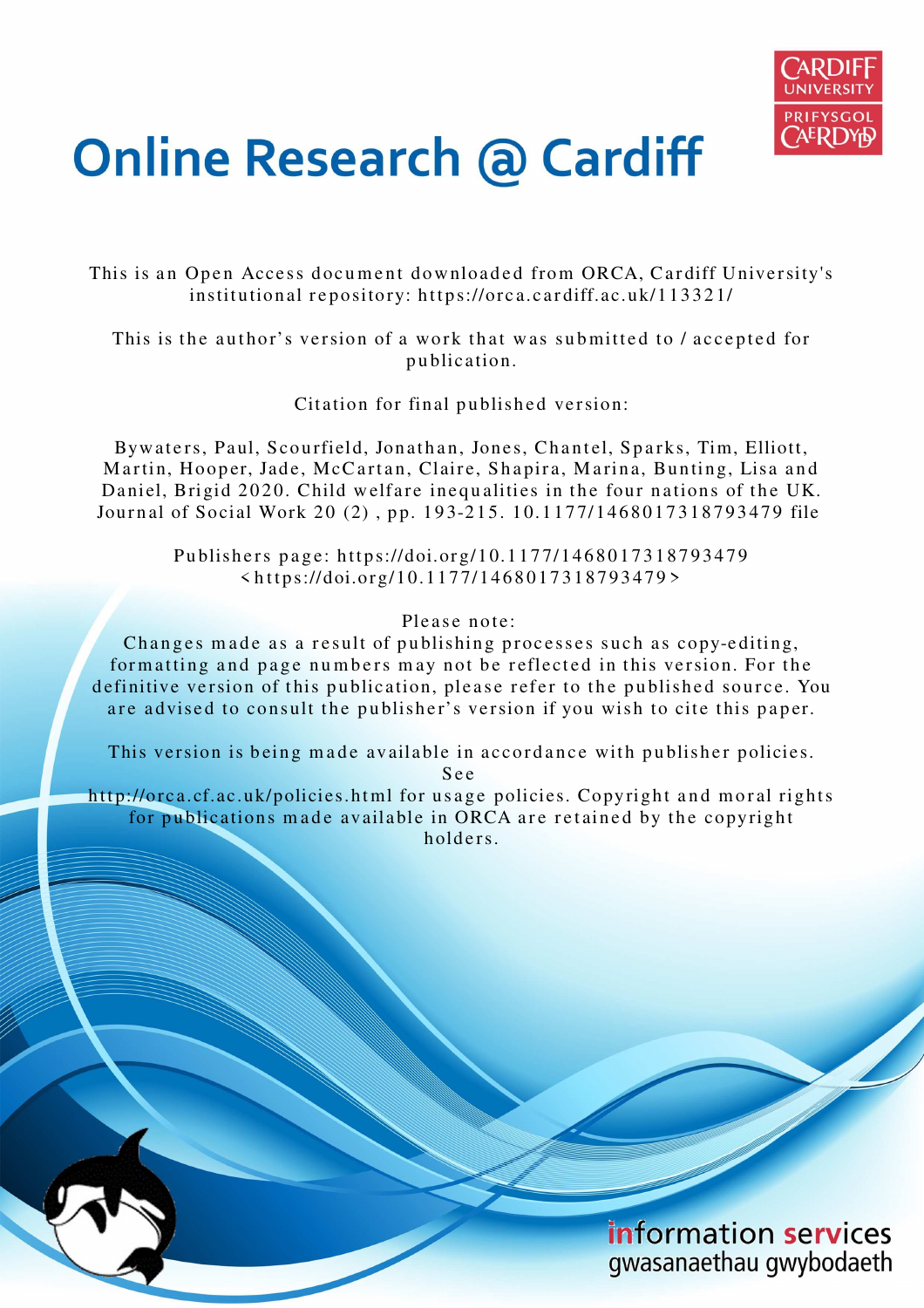## **Title: Child welfare inequalities in the four nations of the UK**

Authors: Paul Bywaters<sup>1</sup>, Jonathan Scourfield<sup>2</sup>, Chantel Jones<sup>3</sup>, Tim Sparks<sup>3</sup>, Martin Elliott<sup>2</sup>, Jade Hooper<sup>4</sup>, Claire McCartan<sup>5</sup>, Marina Shapira<sup>4</sup>, Lisa Bunting<sup>5</sup>, Brigid Daniel<sup>6</sup>

- 1. Huddersfield University
- 2. Cardiff University
- 3. Coventry University
- 4. University of Stirling
- 5. Queen's University, Belfast
- 6. Queen Margaret's University, Edinburgh

# Corresponding Author

Jonathan Scourfield, Cardiff School of Social Sciences, the Glamorgan Building, King Edward VII Avenue, Cardiff CF10 3WT.

Phone: +44(0)29 20875402

Email: Scourfield@cardiff.ac.uk

# **Abstract**

Comparative International data on patterns of inequality in child welfare interventions, for example, the proportion of children about whom there are substantiated child protection (CP) concerns or who are in out-of-home care (CLA), are far less developed than data about inequalities in health. Few countries collect reliable, comprehensive information and definitions, methods of data collection and analysis are rarely consistent. The four UK countries (England, Northern Ireland, Scotland and Wales) provide a potential 'natural experiment' for comparing intervention patterns. This study reports on a large quantitative, descriptive study focusing on children in contact with children's services on a single date in 2015. It found that children's chances of receiving a child protection intervention was primarily related to family socio-economic circumstances, measured by neighbourhood deprivation, within all four countries and in every local area. There was a strong social gradient which was significantly steeper in some countries than others. Ethnicity was another important factor underlying inequalities. While inequalities in patterns of intervention between the four countries were considerable, they did not mirror relative levels of deprivation in the child population. Inequalities in intervention rates result from a combination of demand and supply factors. The level and extent of inequity raise profound ethical, economic and practical challenges to those involved in child protection, the wider society and the state.

# Keywords:

Child protection, Child welfare, Looked after children, Out-of-home care, Inequalities, Social Gradient, Ethnicity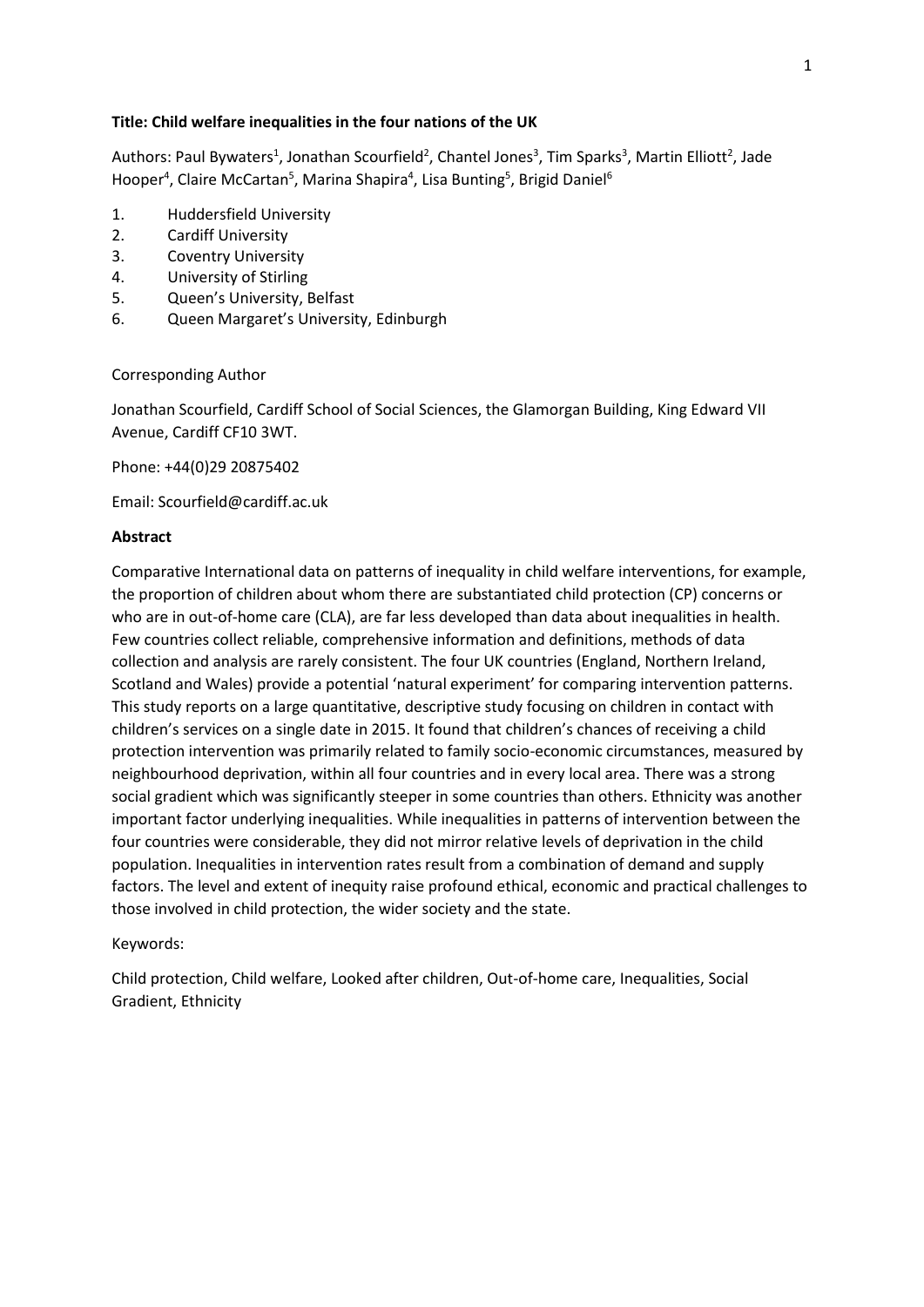#### **Child welfare inequalities in the four nations of the UK**

#### **Introduction**

In the public health field, much attention has been paid to measuring and analysing differences in mortality and morbidity between and within countries. While recognising problems in ensuring that data is genuinely comparable between and within different countries, sufficient convergence is managed through the WHO Global Health Observatory for data on over 1000 indicators of population health to be gathered from 194 countries [\(http://www.who.int/gho/en/\)](http://www.who.int/gho/en/). There is a substantial body of work that underpins judgements about relative rates of sickness and death and discussions of contributory causal factors. It supports a focus on understanding and combatting both underlying and more immediate causes of health inequalities (WHO, 2008). Reducing health inequalities is seen as an essential element for maximising the health of populations (Acheson, 1998; Marmot, 2010).

Some elements of a similar approach can be found for child welfare services (including family support and prevention; child protection; out-of-home care) but far less progress has been made in the key elements for an internationally comparable model. There has been limited progress in establishing agreed definitions of key concepts and even less in establishing comparable systems of data collection, analysis and reporting systems, though the socially negotiated nature of the subject under study is unlikely to be more complex than some medical categories. The epidemiology of child welfare (i.e. population-based and longitudinal studies) is far less developed internationally compared to knowledge about health inequalities. There has also been relatively little development of a discourse of inequity to account for differences in child welfare intervention rates. Reducing inequities has not secured widespread support as a policy objective for cutting levels of maltreatment, despite the WHO's report on prevention in Europe asserting that child abuse and neglect are a 'leading cause of health inequality and social injustice, with the socioeconomically disadvantaged more at risk' (Sethi et al., 2013, Foreword).

#### **Background**

#### **Child welfare – international comparisons**

To briefly summarise the international comparative evidence about child welfare inequalities, first, there are relatively few countries with consistent national systems of data collection and reporting (Thoburn, 2007; Fallon et al., 2010; Fluke & Wulczyn, 2010; Gilbert, 2011; Kojan & Lonne, 2012; Del Valle et al., 2013). Second, it is common for insufficient details to be presented about how data have been collected (Fallon et al., 2010). Third, there are frequently found to be problems in the quality and consistency of data collection, with protocols sometimes not followed (Thoburn, 2007) or even contested (Alastalo & Pösö, 2014). Fourth, definitions, for example, of different categories of child abuse or neglect are not agreed internationally, with the same words sometimes being used to describe different things either over time or at a point in time (Bywaters et al., 2016a). For example, it is relatively recently that the concept of emotional abuse has emerged and forms of sexual abuse have become differentiated. Fifth, there are few established common measures of child maltreatment or system response proxies, with referrals, substantiated child protection concerns and out-of-home care all having inconsistent meanings across boundaries (Thoburn, 2007; Sethi et al., 2013). Even within-country comparisons can be problematic, but on an international basis, comparison is difficult, indeed 'limited and questionable' (Alastalo & Pösö, 2014, p.722). The WHO review of European systems reported that 'intercountry comparisons cannot be made with any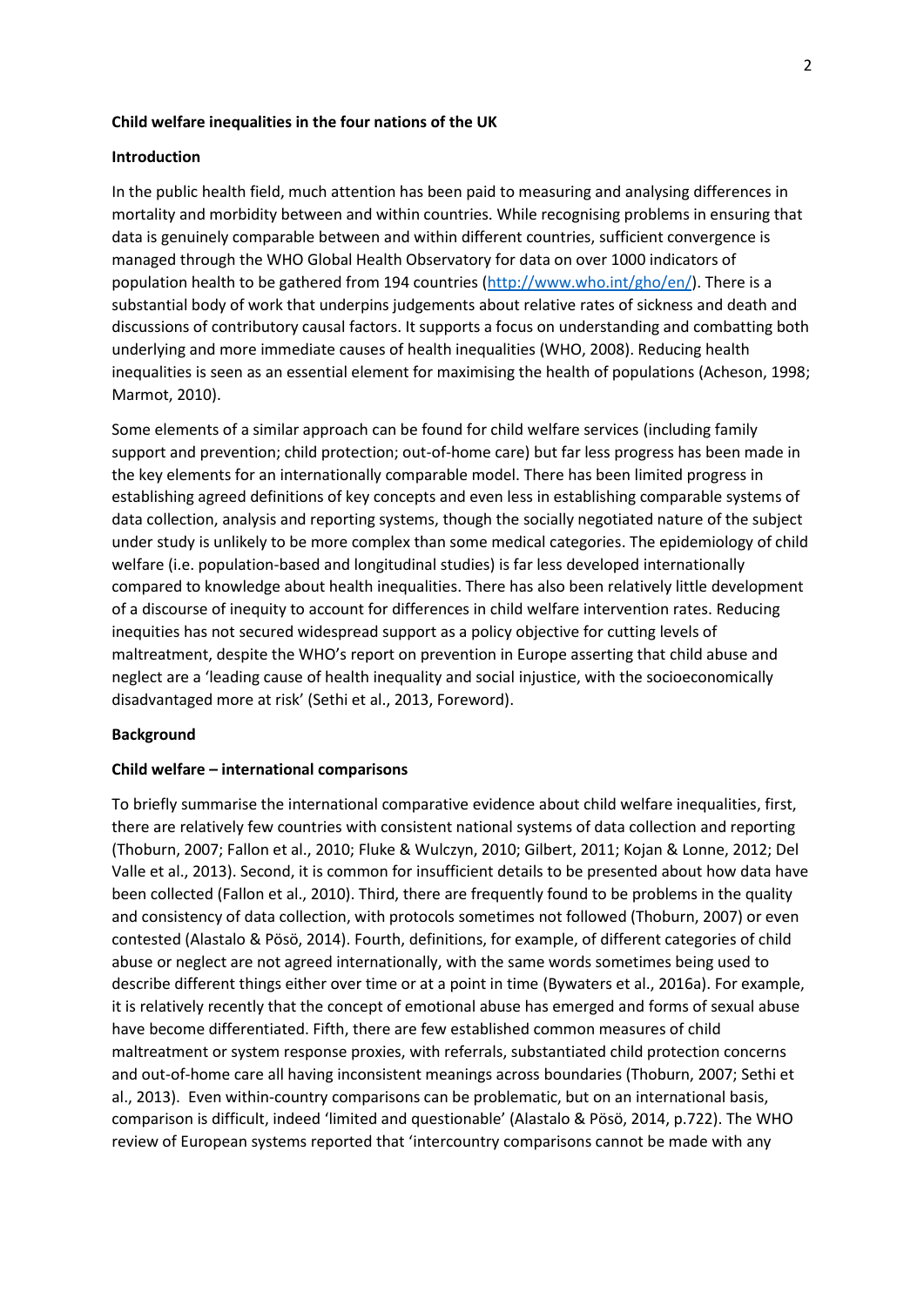certainty and there is an urgent need to standardize policies, processes and registrations' (Sethi et al., 2013, p. 14).

Such evidence as there is suggests profound inequalities in children's chances of experiencing abuse and neglect and in the construction of state responses. Rates of physical maltreatment appear much higher in Eastern European states than Western countries (Gilbert et al., 2009; Sethi et al., 2013). Reports of physical abuse in the UK, USA, New Zealand, Finland, Italy and Portugal ranged from 3.7%-16.3%, while in Macedonia, Moldova, Latvia, Lithuania, Siberia, Russia and Romania the range was 12.2%-29.7%. In many Western countries, rates of physical abuse have decreased in recent years in response to legislation and attitudinal change. However, definitions of maltreatment continue to evolve and expand, with new categories being included in some countries, such as exposure to domestic violence, leading to overall rates remaining relatively static (Gilbert et al., 2012).

A number of studies have examined and compared rates of out-of-home care. However, the heterogeneity of this population is considerable: age; length of stay in care; placement and the purpose of care all vary substantially, in addition to the complication of whether care is measured by point or period prevalence (Gilbert, 2011; Alastalo & Pösö, 2014). The age profile and length of placement vary between different models of child protection systems. The Nordic countries with universal social welfare tend to place older children in out-of-home care compared to a much younger population in the UK and Australia. Movement away from paternalistic state institutional care is evident in the former communist states, but this is a slow process (Anghel, Herczog & Dima, 2013). Child welfare policies in Spain and Italy are also moving away from institutional care, but both nations have experienced problems consolidating family foster care. Australia, Ireland, Norway and the UK have some of the highest rates of family foster care (>80%), and Italy and Germany the lowest (< 50%). In many countries interventions involve the state placing children with relatives or friends or taking over elements of parental responsibility but without necessarily removing the child from the parents' home or from their day to day care.

There is also compelling evidence that the care system is being used for different purposes in different countries. Out-of-home care also tends in Nordic countries to be used as a family support mechanism rather than valuing permanent separation from firth parents (Forrester et al., 2009) so its social function is not the same as in the UK. Adoption is not permitted in Finland, requires birth parent permission in Sweden, and is rare in Denmark (Gilbert, 2011). Out-of-home placements in these countries are often by voluntary consent of both child and parent and regularly used to transition older teens to independent living (Gilbert, 2011; Kojan & Lonne, 2012). The number of children adopted in the US rose by almost 50% in the years 1998-2007 which is said to account in part for a fall in out-of-home placements (Gilbert, 2011). But in England an increase in adoption has accompanied a rise in the rates of children looked after.

So, although patchy and weakened by the methodological problems identified earlier, there is consistent evidence that the responses of states and independent organisations to children and families results in very different experiences according to where you live. To put it at its most cautious it is unlikely that such inequalities simply reflect real differences in childhoods or have equally good outcomes for children and their families. There are no grounds for complacency when professions and states are implicated in systematically unequal treatment of children and parents. An important but not a sufficient step towards rectifying this situation would be the recognition of this fact and the development of an inequalities perspective.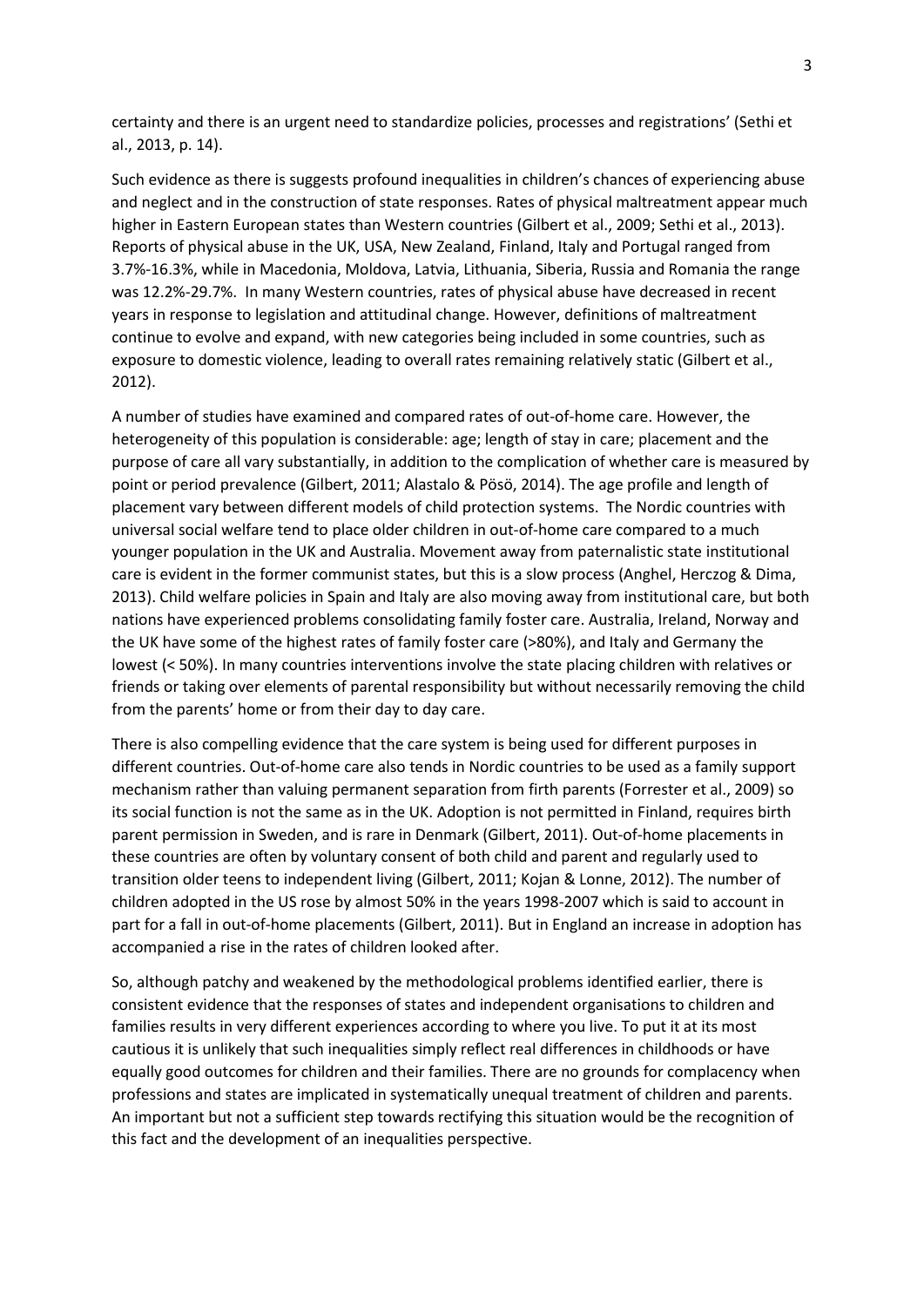#### **The current study and comparisons between UK nations**

The research presented in this article, funded by the Nuffield Foundation, aimed to begin the task of detailing and understanding inequalities in intervention rates by examining differences in the proportions of children on child protection plans or registers (CP), or who were 'looked after' in outof-home care (CLA), between and within the four countries of the United Kingdom (UK): England, Northern Ireland, Scotland and Wales. The UK offered the possibility of a kind of natural experiment in comparing policies and services for child protection (Bywaters et al., 2017a) although only these two types of state intervention within the wider range of provision were examined. The UK countries share a common language, government and history. However, a number of significant differences also apply. First, many powers are devolved from Westminster, the seat of the UK government, to the four individual nations. Devolution has been substantially extended in recent years with the establishment of new legislative bodies, the Scottish Parliament and the Welsh Assembly, and the power sharing agreement creating greater devolved government in Northern Ireland. Child protection policy is a devolved power and increasing differences of approach are being seen between the countries. Second, Scotland has an entirely separate legal system to that in England and Wales with different terminology and structures. The Scottish children's hearings system is unique. Third, this is just one example of different structures operating across the four countries, with children's services in Northern Ireland being managed through joint Health and Social Care Trusts rather than by elected local councils as in the three other countries. Finally, the politics of the four countries have become increasingly divergent with a different political party in power in each, at the time of writing. The Conservative party in England has to negotiate with a Labour-led government in Wales, a Scottish National Party government in Scotland and Unionist and Republican parties in Northern Ireland. Again, as devolution has grown, the political distinctiveness of the four countries has become more apparent, albeit the UK Government operates the key levers of the economy, taxation and social security policy.

Published administrative data for the four countries summarised on an annual basis by the third sector organisation, the NSPCC, and our own analysis of that published data had suggested that there were substantial differences in the proportions of children who were in out-of-home care ('children looked after') (Bentley, O'Hagan, Raff & Bhatti, 2016; Bunting et al., 2017; McGhee et al., 2017) or subject to child protection interventions. However, the NSPCC summaries also pointed to the possibility that some of these differences were artefacts of the data collection process rather than real differences. The published data had also not controlled for key demographic and economic differences between the countries, nor had there been any comparison attempted at the local authority level, never mind any smaller geography. Previous authors had pointed to both the potential value and the practical problems inherent in comparing what was happening to children in the four nations (Munro, Brown & Manful, 2011). Governments had responded only with publications that identified some of the problems, not with measures to ensure that published administrative data allowed readers to compare like with like.

A central intention of our research was to establish building blocks for subsequent programmes of work to identify, understand and respond to child welfare inequalities. These foundations included, first, identifying a valid basis for making like with like comparisons in intervention rates between the four countries by resolving as far as possible the differences of legislation, definition and administrative data collection; second, developing theoretical and conceptual models for examining inequalities; third, creating and testing methodological approaches – quantitative and mixed methods – for detailing inequalities and for understanding the contributory causal factors; and,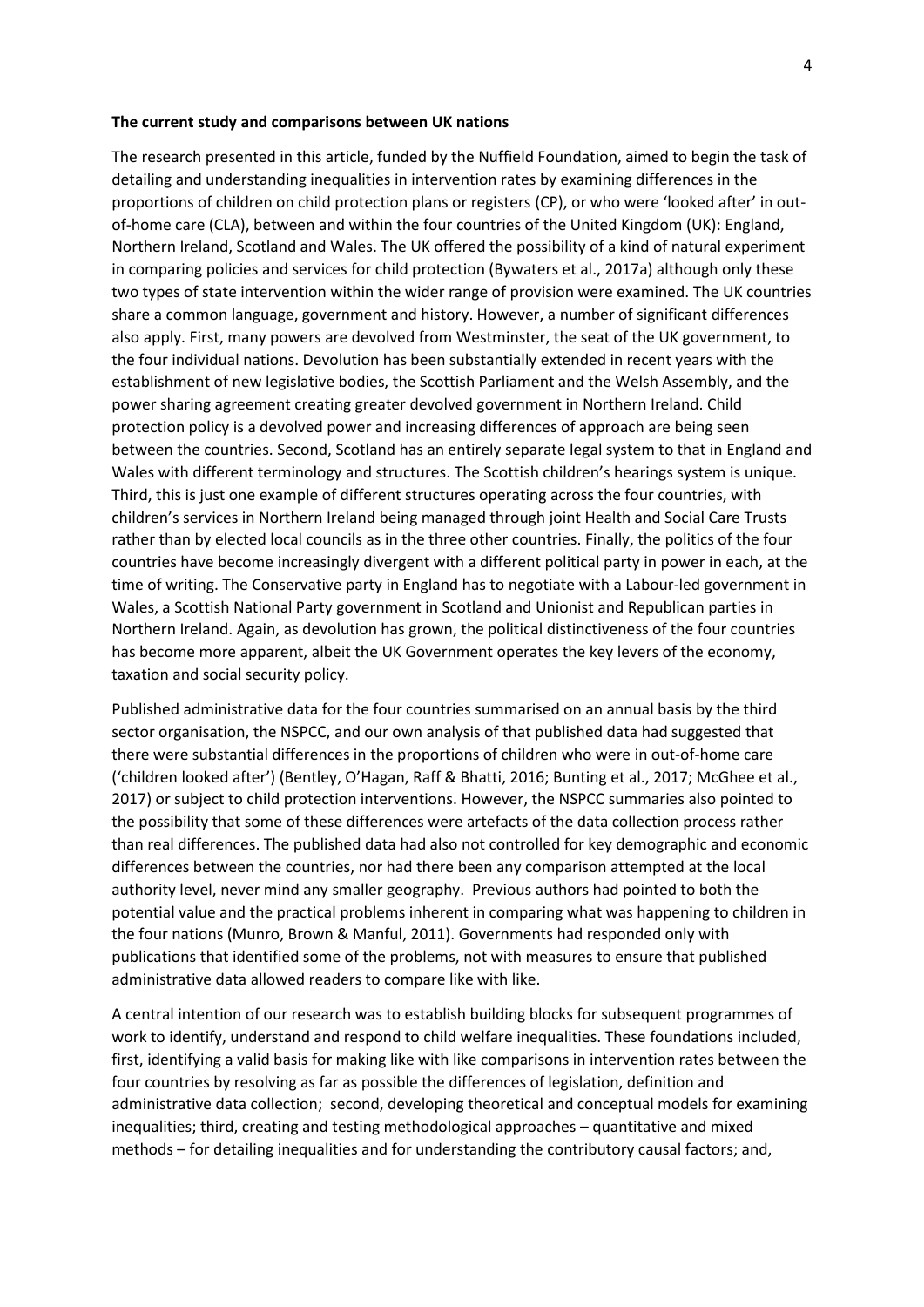fourth, changing the conversation about child welfare in the UK by establishing inequality as a key dimension of discussion.

For differences in intervention rates to be inequalities rather than just random variations they had to meet the standard of the definition we had developed: child welfare inequity occurs when children and/or their parents face unequal chances, experiences or outcomes of involvement with child welfare services that are systematically associated with structural social disadvantage (Bywaters et al., 2015).

Current administrative systems are not designed to identify the underlying incidence or prevalence of maltreatment in the UK, so we could only investigate those children who came to the attention of state services. Several alternative measures are potentially available within those collections but difficulties in comparisons increase if period prevalence is attempted, as legislation, definitions and data collection methods have all been subject to change but at different rates and directions in different countries. We, therefore, decided to examine only the proportion of children subject to interventions on a single day – the date for annual administrative returns,  $31^{st}$  March 2015 in England, Northern Ireland and Wales and the  $31<sup>st</sup>$  July in Scotland.

Essentially we were trying to answer this question: Are there inequalities between the four UK countries in the proportions of children who, at a point in time, are either considered to be at risk because of substantiated concerns about child protection or who are being looked after?

#### **Research methods**

This paper is concerned with one aspect of the funded study, namely the quantitative analysis of intervention rates in each UK country. The study combined administrative data of three kinds: about individual children subject to state children's services interventions, about the deprivation level of the neighbourhood and the area in which the children lived and about the child population of neighbourhoods and areas which enabled the calculation of rates of intervention. Ethical approval for the study was obtained from the Coventry University Faculty Research Ethics Committee and support secured from the Association of Directors of Children's Services in England and parallel bodies in Northern Ireland, Scotland and Wales.

Because the child populations in the four countries are of very different sizes a mixed sampling approach was adopted to ensure sufficient numbers to allow for meaningful comparison and statistical analysis. In Northern Ireland and Wales, data were requested on 100% of children who were on the Child Protection Register or who were looked after on 31<sup>st</sup> March 2015, the census date. In England, data were collected from a representative sample of 18 LAs for the same date, including all 10 regions, and a spread of high, mid and low deprivation LAs. In Scotland, data from the  $31<sup>st</sup>$  July 2015 (the Scottish census date for children's services data) were sought from 10 LAs responsible for over half of all Scotland's children, including all the largest LAs by population. After data cleaning, this gave us data on over 12,000 children on Protection Plans or Registers (CP) and over 24,000 children looked after (CLA), more than 10% of all such children in the UK.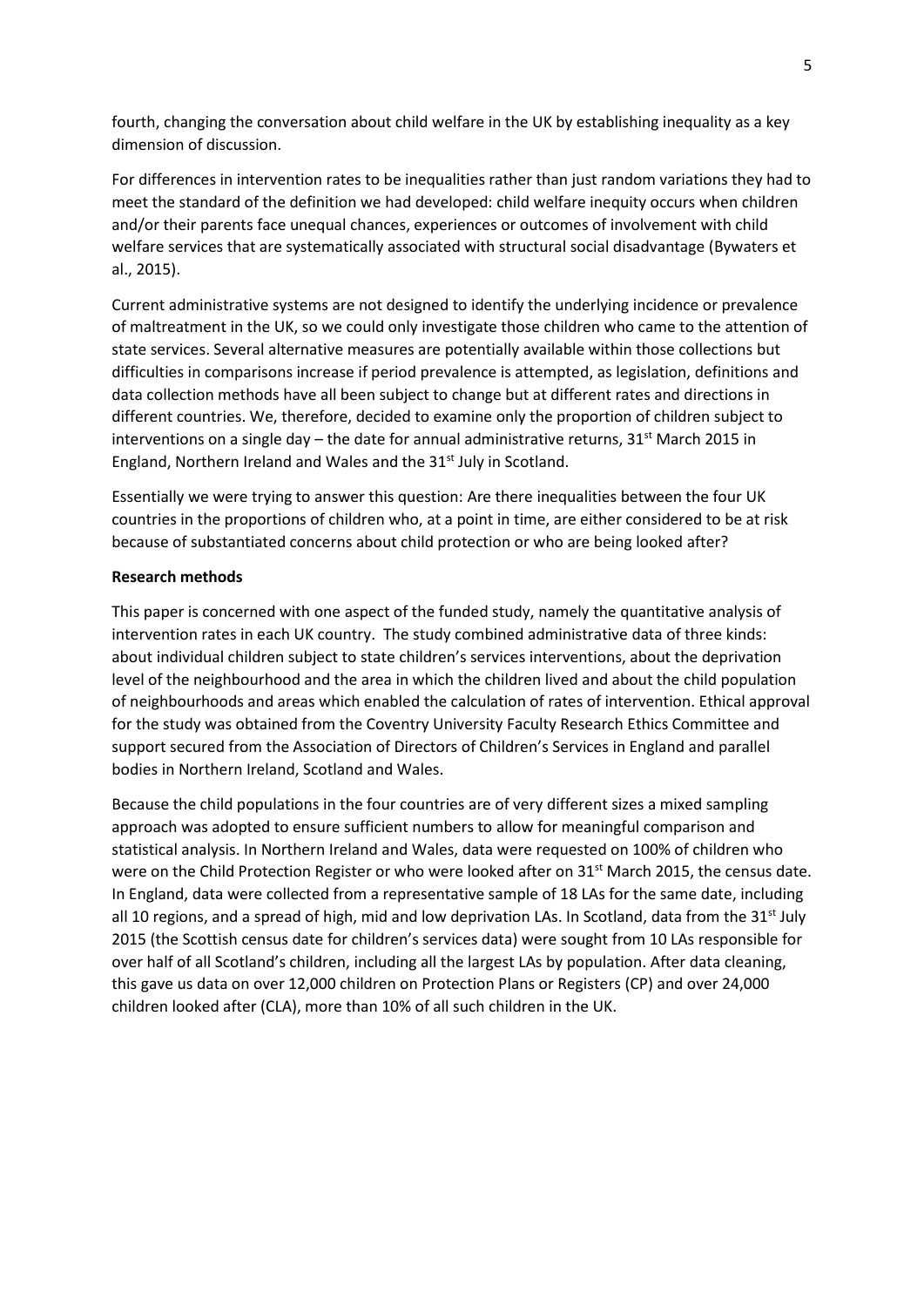| Country                                                                                                          | Number of LAs* | <b>Children on Child</b><br><b>Protection Plans</b><br>or Registers | <b>Children Looked</b><br>After |  |  |  |
|------------------------------------------------------------------------------------------------------------------|----------------|---------------------------------------------------------------------|---------------------------------|--|--|--|
| <b>England</b>                                                                                                   | 18             | 6310                                                                | 8090                            |  |  |  |
| ΝI                                                                                                               | 5              | 1845                                                                | 2878                            |  |  |  |
| <b>Scotland</b>                                                                                                  | 10             | 1410                                                                | 8418                            |  |  |  |
| <b>Wales</b>                                                                                                     | 22             | 2847                                                                | 5091**                          |  |  |  |
| Total                                                                                                            | 55             | 12412                                                               | 24477                           |  |  |  |
| *Health and Social Care Trusts in NI                                                                             |                |                                                                     |                                 |  |  |  |
| ** High levels of missing neighbourhood data in 2 Welsh LAs meant that they<br>were excluded from this analysis. |                |                                                                     |                                 |  |  |  |

**Table 1: Child and local authority sample sizes for UK comparative study.** 

Data were collected on the children's age, gender, ethnic category, type of abuse or neglect experienced if CP, and the legal status and the current placement if CLA. In addition we asked for the small neighbourhood in which they were living or, in the case of CLA, from which they had entered care which we could link to a deprivation score.

In the UK, extraordinarily, no data are collected systematically about the parents of children involved with children's services. In order to test for the existence of a relationship between family circumstances and children's involvement with services, therefore, we had to use small neighbourhood deprivation scores as a proxy measure for family socioeconomic circumstances. In England and Wales, these neighbourhoods are called Lower Super Output Areas and have average total populations of around 1600, in Northern Ireland they are called Super Output Areas with populations around 2000 and in Scotland, Data Zones with average populations of around 750. Each neighbourhood has a deprivation score based upon multiple measures but the four countries use overlapping but different measures, weighted differently, so we constructed a UK wide deprivation index following the methodology outlined by Payne and Abel (2012). This enabled us to group all UK neighbourhoods in deciles from the least deprived 10% of neighbourhoods to the most deprived.

Child population data for the small neighbourhoods were taken from the mid-year population estimates for 2014. These estimates update the comprehensive 2011 national census. Unfortunately, child population data by ethnic category and neighbourhood are not available from these mid-year estimates, so 2011 census data had to be used for the ethnicity analysis.

Data were analysed as rates per 10,000 children. Analysis was typically based on deprivation deciles, but summarised as quintiles for simplicity. Summary rates for each country were compared to deprivation decile number using Spearman rank correlation to confirm relationships. Similarly, log transformation of summary rates (to make the relationship more linear) for each country were regressed on decile number to estimate the proportional rate of increase in intervention for each decile increase in deprivation. A technical paper is available online which gives full details of the datasets and our analysis (Bywaters et al 2017b).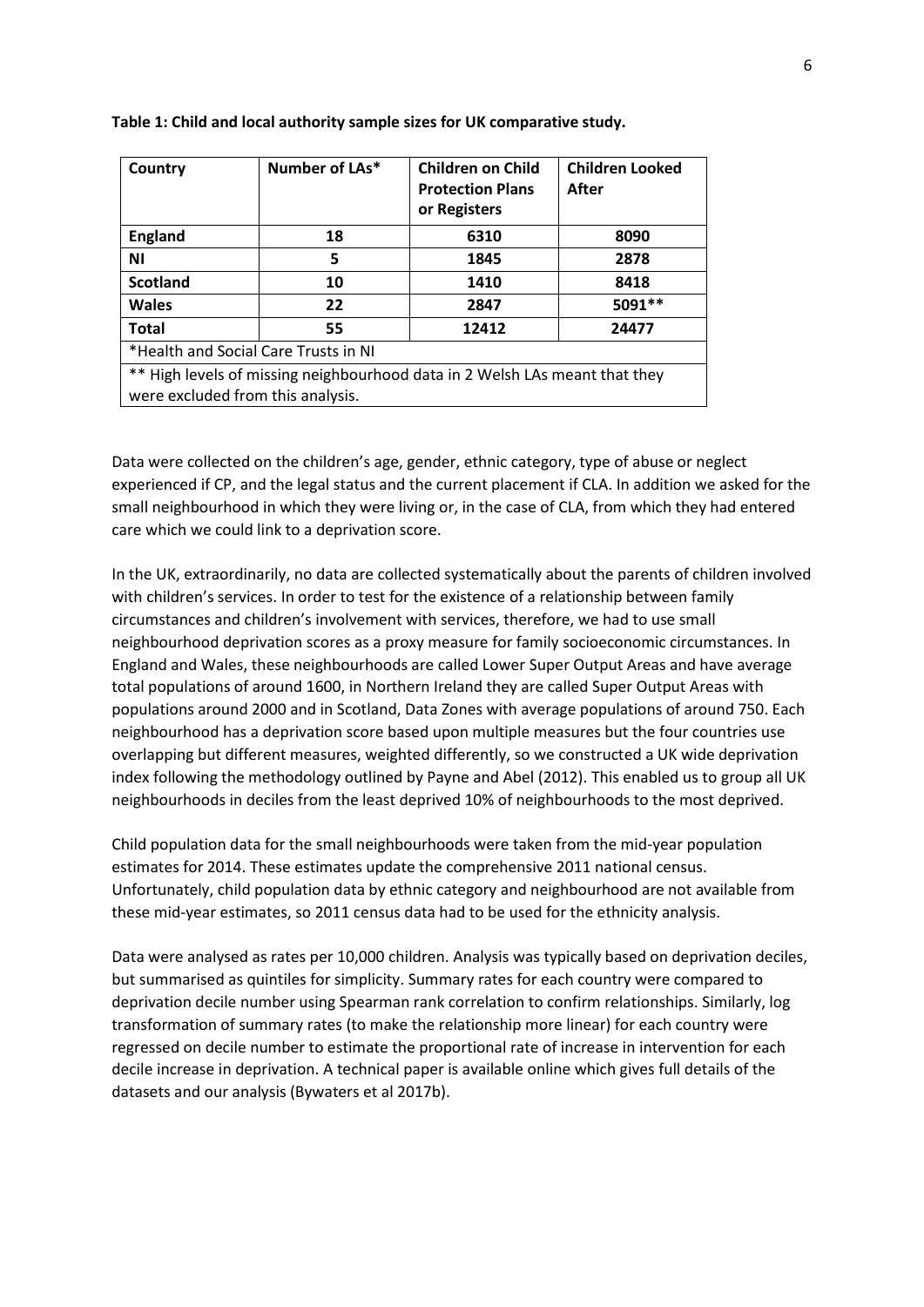#### **Findings**

#### **Data gaps and comparability**

We had previously identified three main kinds of limitations in the administrative data sets currently produced by the four UK governments (Bywaters et al., 2016a, 2016b, 2017a). First, there are large gaps in the data that are collected. The two most important are that, as mentioned above, virtually no data are collected about the lives or circumstances of the parents of children subject to CP or CLA interventions and no national data are analysed or reported for levels of geography below whole LAs. There are no published data focusing on smaller geographical communities or areas. Second, some of the data collected and or reported are of dubious quality, particularly those on child disability which have had to be excluded from the analysis. Third, some of the data collected are only analysed and reported to a limited extent. The main example of this is data analysed by ethnic category.

However, two further issues of importance emerged from this comparative study. It became clear that there are complex but important differences between countries in the proportion of children defined as looked after but placed either at home with at least one parent or out-of-home with relatives or family friends. It is unclear to what extent this is primarily a matter of practice or a matter of definition. In other words, do some countries place a larger proportion of children with a parent, relative or friend than others or are there different practices in whether children living with parents or relatives or friends are counted as looked after? Table 2 shows the scale of this issue but sheds only a limited light on whether this is a real difference of practice. As can be seen, in Northern Ireland and Scotland, around a half of all CLA were placed with a parent, relative or friend. This compared to a little over a quarter of CLA in Wales and one in six in England. For a number of years up to 2014, the NSPCC annual 'How Safe Are Our Children' reports, when comparing the proportion of CLA in the four countries only presented data for Scotland about children who were looked after away from home but gave the data for all CLA in the other three countries. As can be seen, this approach under-estimates the complexity of comparing CLA rates between the four countries.

|                 | At home with a<br>parent | Placed with a<br>relative or friend | Total |
|-----------------|--------------------------|-------------------------------------|-------|
| <b>England</b>  |                          | 11                                  | 16    |
| ΝI              | 16                       | 31                                  |       |
| <b>Scotland</b> | 23                       | 29                                  | 52    |
| <b>Wales</b>    | 11                       | 16                                  | フフ    |

| Table 2: Percentage of all looked after children placed at home or with relatives or friends, by UK |  |  |
|-----------------------------------------------------------------------------------------------------|--|--|
| country, 2015.                                                                                      |  |  |

It is clear that there are a variety of positions taken in relation to kinship care when state services are involved, from informal arrangements acknowledged by and agreed to by children's services without formal assessment or payment, through various levels of assessment and payment to the point where relatives or friends are assessed and paid on a par with foster carers not previously known to the family. Because of these nuances and because the data available lack the detail necessary to sort between the alternatives, we decided that, for the purposes of cross-country comparisons in this study we would only use CLA data on children placed in out-of-home care who were not with parents, relatives or friends: essentially those in foster homes and residential care.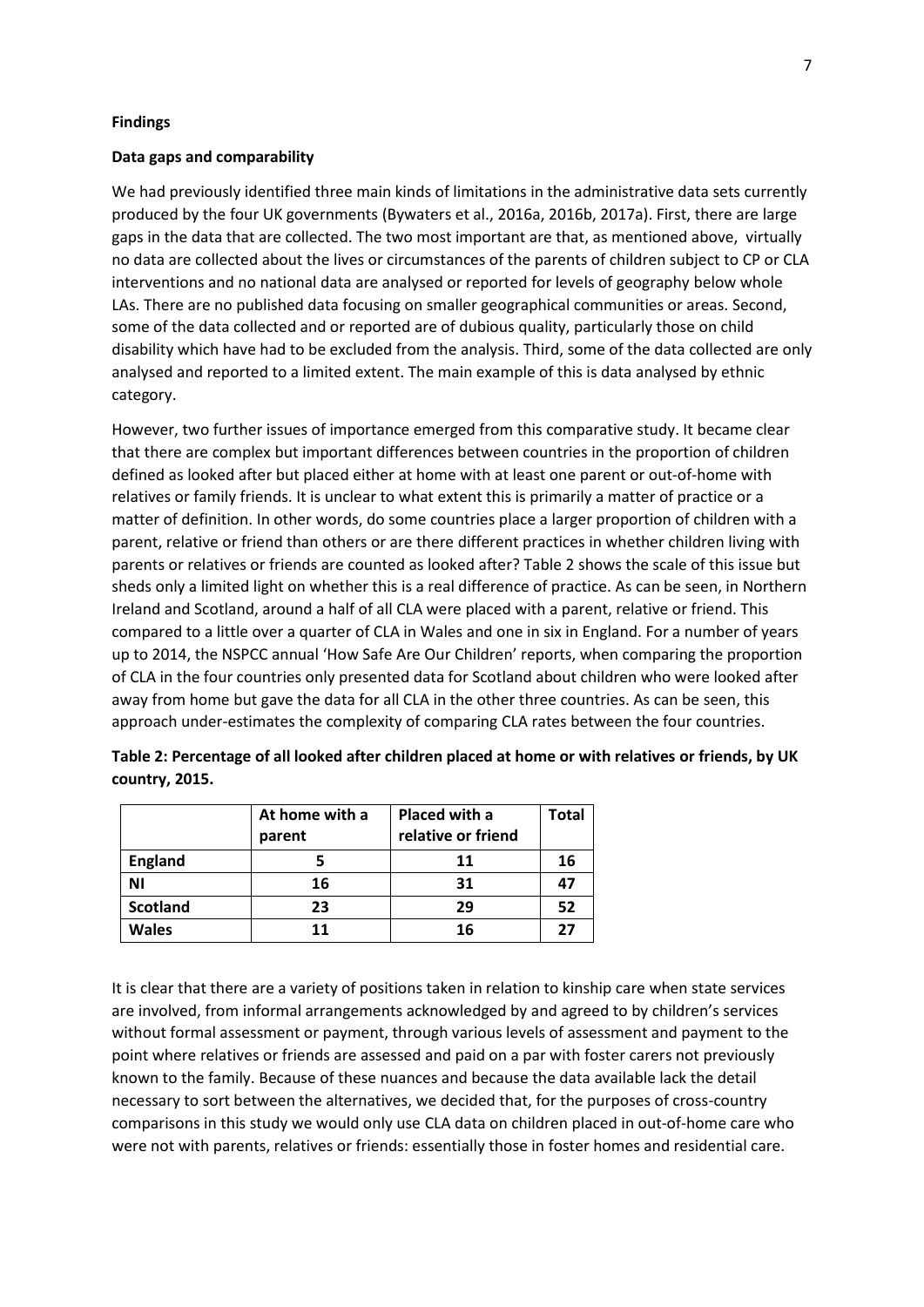The second new issue, first identified by Bilson (private communication), is the cumulative effect of decisions to place children for adoption or on Special Guardianship Orders in England and Wales. More frequent, earlier and faster adoption of CLA has been a central plank of children's services policy in England in recent years. In England, in every year since 2000/01 more than 3000 children have left the care system to be adopted and this increased to over 4000 in 2012/13 and over 5000 in 2013/14 and 2014/15 before falling back to 4690 in 2015/16. 12% of care leavers were adopted in 2000/01 rising to 17% in 2014/15. A new permanency provision, the Special Guardianship Order (SGO), was brought into effect in England and Wales on  $1<sup>st</sup>$  January 2006. Like adoption, it was designed to provide greater security of care for children who had been looked after either with preexisting foster carers or with relatives or friends (approximately half in each type of placement). Children on SGOs are no longer counted in statistics for looked after children. The use of SGOs increased rapidly and by 2014/15 over 3000 children in England were counted as leaving care under such orders. Cumulatively, Bilson estimates that at 31<sup>st</sup> March 2016 more than 70,000 children may be currently living in alternative families having been placed by the state through adoption or SGOs. The total is similar to the numbers of children counted as being looked after.

However, in Scotland adoption has been less a focus of policy. Proportionately, many fewer children left care because of adoption, between 3% and 7% of all care leavers between 2000/01 and 2014/15. There is no Special Guardianship Order and the nearest equivalent order does not remove children from the looked after head count. Cumulatively, in the period 2002/3 to 2014/15, although the full details of age and outcome necessary for a precise calculation are not available, it looks as though approximately twice as many children, proportionately, were living in adoptive or SGO families having been placed from care in England as in Scotland.

The cumulative numbers involved are sufficiently large to have a considerable effect on comparative rates of CLA between Scotland and England and Wales. This presents both conceptual and statistical challenges. Conceptually, it has long been assumed in the UK, at least, that adoption is a totally different status to being 'in care', even if the adoption placement is made by the state. Once parental rights and responsibilities have been conferred the state no longer has a role. However, more recently there has been some blurring of this boundary with the recognition that adoptive parents may require or benefit from continuing support. The boundary is even more blurred in the case of SGOs, where local authorities are required to make available a range of support services including financial support and retain powers to be party to subsequent changes in the child's legal status. It is at least arguable that the numbers and rates of children on SGOs should be published as part of the annual CLA data returns, at least in as much detail as data on CLA and adopted children.

Statistically, because it is not known whether or how many children on SGOs become looked after again and because of other definitional differences between England and Scotland, any calculation about the impact on CLA rates would have to involve wide confidence limits. In the case of this research, we decided not to make such calculations but to draw the issue to readers' attention. SGOs do not apply in Northern Ireland.

# **Deprivation in the UK**

As Table 3 demonstrates, the general population of children in Northern Ireland, especially, and Wales, were much more likely to be living in higher deprivation neighbourhoods than those in England and Scotland, which had a broadly similar pattern. In all countries children are overrepresented in the most deprived 20% of neighbourhoods (Column 5), but the proportions in the least deprived quintile (Column 1) are starkly different. Close to 70% of children in Northern Ireland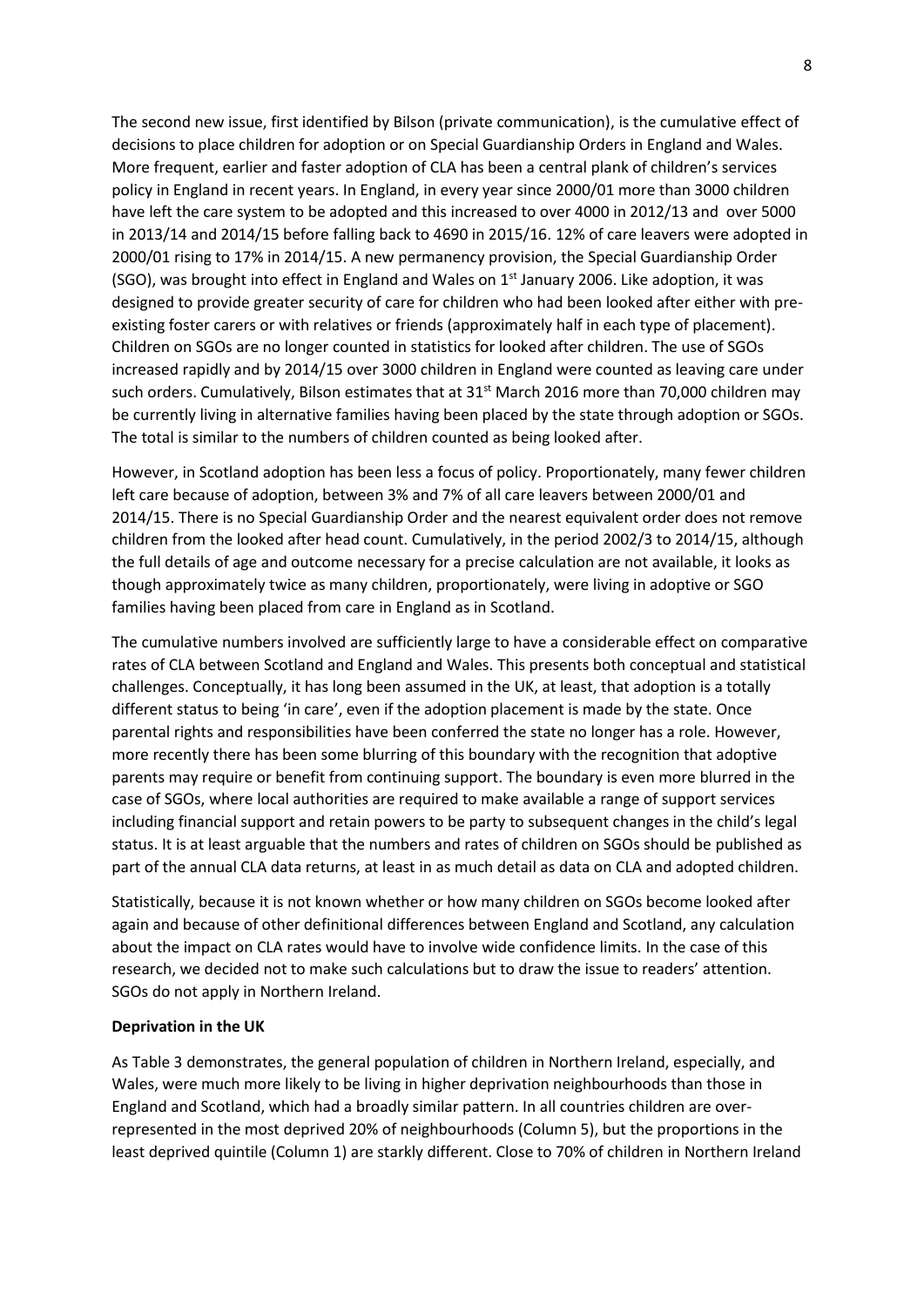were living in the most deprived 40% of neighbourhoods in the UK but only a little over 40% of children in England.

LAs face radically different social-economic conditions across the UK. In eight LAs and Trusts in our sample, at least 50% of children were living in neighbourhoods amongst the most deprived 20% in the UK while in 4 LAs fewer than 15% of children did so. More than 50% of all children lived in the least deprived 20% of neighbourhoods in the UK in only one LA, but several had a third or more of their children in such places. On the other hand, two LAs had no neighbourhoods in the least deprived 40% in the UK. Given, as we outline below, the strong relationship between deprivation and intervention rates, these profound demographic differences have a major effect on demand.

|                 |    | Deprivation Quintile (1 = least deprived) |    |    |    |  |  |  |
|-----------------|----|-------------------------------------------|----|----|----|--|--|--|
|                 |    | 3                                         |    |    |    |  |  |  |
| <b>England</b>  | 20 | 19                                        | 19 | 18 | 24 |  |  |  |
| ΝI              |    | 13                                        | 19 | 31 | 37 |  |  |  |
| <b>Scotland</b> | 19 | 19                                        | 18 | 17 | 26 |  |  |  |
| <b>Wales</b>    |    | 16                                        | 24 | 26 | 26 |  |  |  |

**Table 3: Distribution of child population (0-17; percentages) by neighbourhood deprivation quintile, UK countries, 2014 mid year estimates.** 

# **Similarities in Child Welfare Interventions**

Most of the variables examined showed significant differences between countries. However, gender patterns were an exception to this rule. While overall levels of intervention for males and females showed between-country inequalities, the ratio of males to females was remarkably similar. There was no statistically significant difference in the proportions of males and females on child protection plans or registers in England, Scotland and Wales (we did not have the data for Northern Ireland). There was a small but persistent difference in the proportions for CLA with a small excess (around 15%) of males in all three countries. Given the differences between boys and girls in educational attainment and in CLA rates, the apparent similarity in CP rates is remarkable and perhaps worth further exploration.

#### **Deprivation and Intervention Rates**

Within each country there is a very strong positive association, probably exponential rather than linear, between the level of neighbourhood deprivation and the proportion of children who are CLA or CP (Tables 4 and 5). This relationship is very strong and statistically significant in each country (Spearman rank correlations at decile level: all r<sub>s</sub> >0.95, all P<0.001).

Differences between areas of high and low deprivation are not a matter of a few percentage points but multiples. A child in Scotland living in one of the most deprived 20% of UK neighbourhoods is 10 times more likely to be looked after away from parents, relatives or friends than a child in the least deprived 20%. In England this ratio is 9:1. Small numbers in the least deprived neighbourhoods in Northern Ireland and Wales preclude a similar analysis but the broad pattern is repeated, as it is in every LA and Trust we examined. This supports the hypothesis that deprivation – a proxy for family socio-economic circumstances – is a primary driver of service demand in any given country or local authority.

However, differences *between* UK countries in overall rates cannot be explained by levels of deprivation. If deprivation was the main factor explaining inequalities in rates *between* countries,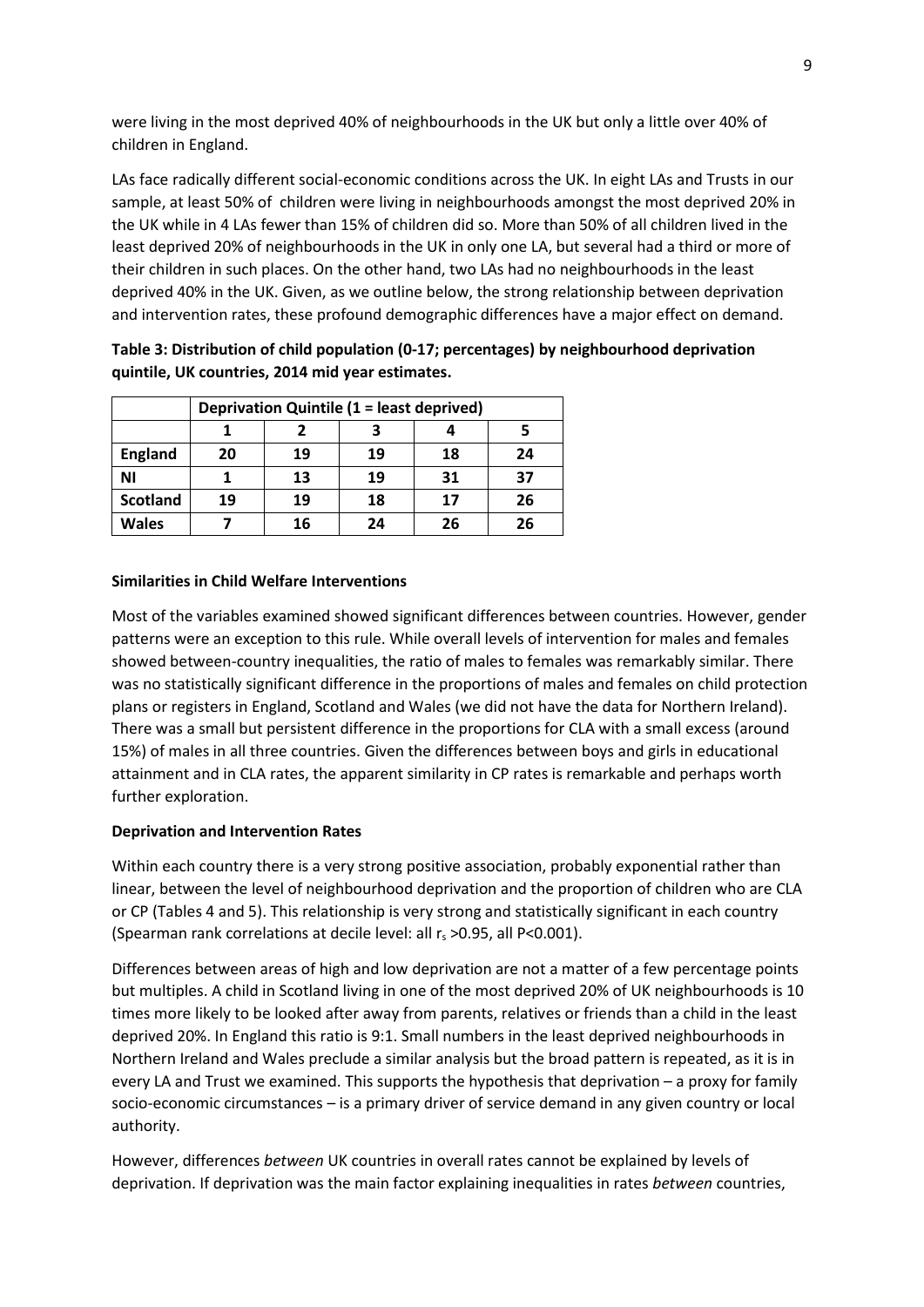Northern Ireland would have the highest overall rates and England the lowest. Neither for CP nor for CLA is this the case: supply side factors are also at work, interacting with demand.

# **Table 4: CP rates per 10,000 children by deprivation quintile and overall, adjusted, UK countries, 2015.**

Numbers of children in NI living in the least deprived 20% of UK neighbourhoods are too small for rates to be reliable.

|                 | Deprivation quintiles (1 = least deprived) |    |    |    |     |            |
|-----------------|--------------------------------------------|----|----|----|-----|------------|
|                 |                                            |    |    |    |     | <b>ALL</b> |
| <b>England</b>  | 12                                         | 23 | 36 | 52 | 100 | 47         |
| <b>NI</b>       |                                            | 14 | 23 | 37 | 68  | 43         |
| <b>Scotland</b> |                                            |    | 21 | 25 | 57  | 26         |
| <b>Wales</b>    |                                            | 11 | 26 | 47 | 94  |            |

# **Table 5: CLA not with parents, relatives or friends by deprivation quintile and overall, rate per 10,000 children, adjusted, UK countries, 2015.**

Numbers of children in NI living in the least deprived 20% of UK neighbourhoods are too small for rates to be reliable.

|                 | Deprivation quintiles (1 = least deprived) |    |    |    |     |     |
|-----------------|--------------------------------------------|----|----|----|-----|-----|
|                 |                                            |    |    |    |     | ALL |
| <b>England</b>  | 13                                         | 26 | 35 | 61 | 112 | 52  |
| ΝI              |                                            | 17 | 29 | 31 | 48  | 35  |
| <b>Wales</b>    | 10                                         | 19 | 35 | 57 | 135 | 62  |
| <b>Scotland</b> | 18                                         | 34 | 45 | 82 | 188 | 82  |

For CP, England, and Northern Ireland appear to have similar overall rates but higher than those in Scotland. The lower Scottish rates may reflect the use of Supervision Orders in which children are placed at home and not also placed on the CP register. For many of these children there may well be child protection concerns but they may not be recorded in the register because they are considered protected by the Order. This raises questions about the value of the register as a comprehensive record of CP concern. Another key difference is that in Scotland, almost no children aged 16 to 17 are on CP registers, unlike in the other countries (see Table 7, below). However, this does not explain the lower rates overall in Scotland which are seen in all other age groups.

The very different distribution of children by deprivation quintile in the countries means that these overall figures mask other significant differences. Although the overall CP rate in Northern Ireland is similar to that in England and Wales, Northern Ireland rates are in fact much lower in the 2 highest deprivation quintiles where two thirds of Northern Ireland children were living. The differences between countries can only be properly examined when deprivation patterns are also taken into account.

For CLA not placed with parents, relatives or friends, by contrast, Scotland has the highest rates, approximately 30% higher than those in Wales, 60% higher than England and more than double those in Northern Ireland. The cumulative impact of differential adoption and non-kinship SGO rates may account for at least part of the difference between overall Scottish and English rates but cannot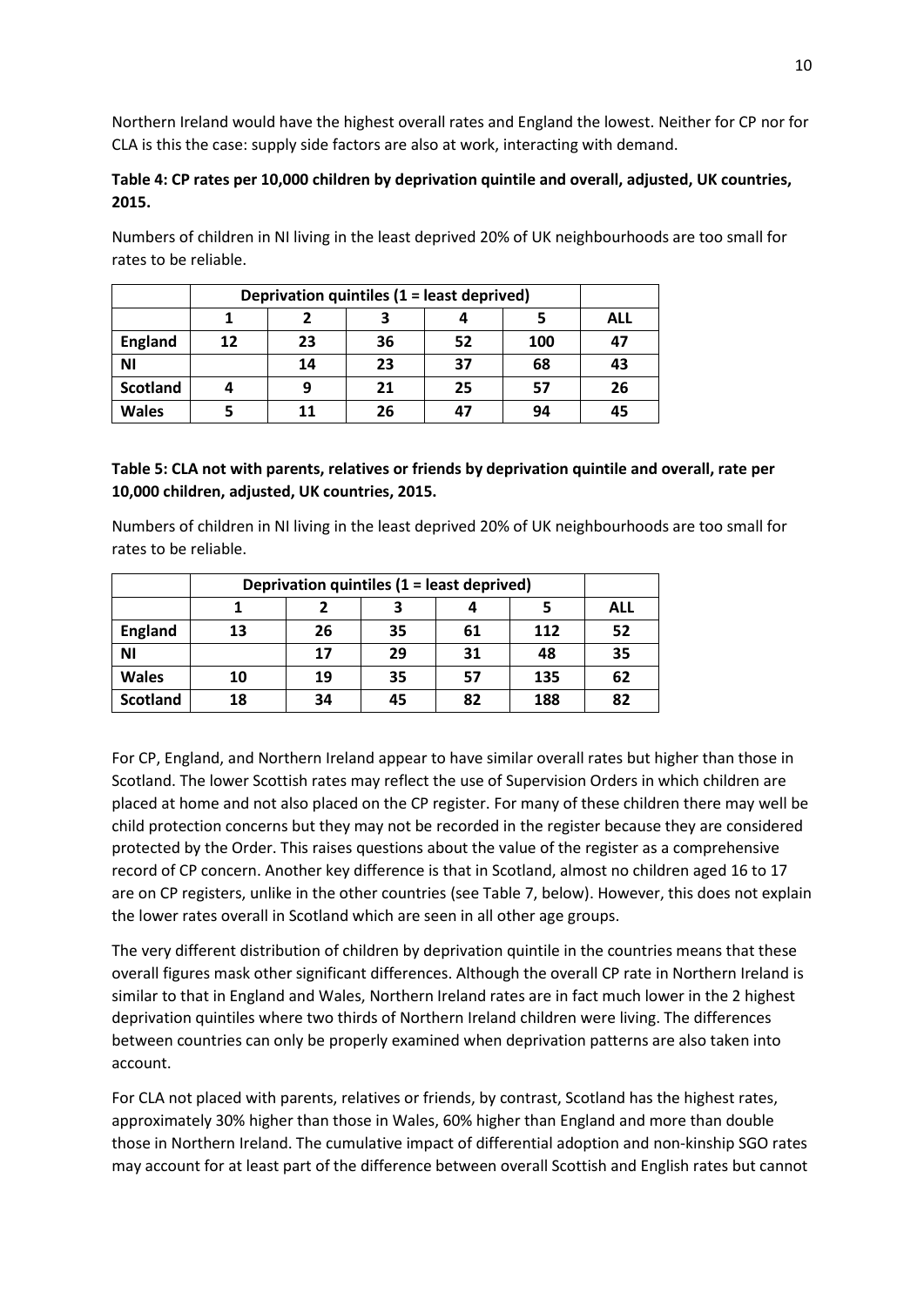account for the stark gap between Scotland and Northern Ireland. And if children on non-kinship SGOs were counted as CLA in England and Wales, this would widen the gap between those countries and Northern Ireland. Given the costs of looked after children – the average cost in England is over £50,000 per year – these large differences could be expected to be at least as much a focus of attention for policy makers as the outcomes of placing children in care. However, with the exception of Wales (Drakeford, 2012), there is limited evidence of such concern.

Successive NSPCC How Safe Are Our Children reports have drawn attention to the gap in CLA rates between Scotland and England, although with little apparent effect on policy or practice. However, these data, while confirming that inequity, place a greater spotlight on Northern Ireland's lower rates, particularly for CLA. And it is interesting to note that Northern Ireland is the only UK country in which more children were on CP Plans than were being looked after in foster and residential care in 2015.

# **The Social Gradient**

There is a strong social gradient affecting children's chances of a child welfare intervention: each step increase in deprivation is accompanied by a higher CLA or CP rate. There are no exceptions to this pattern between deprivation quintiles, which is also seen within individual LAs and Trusts, except in a handful of cases where numbers of children are too small to yield reliable rates.

However, the steepness of the gradient – how much each step up in deprivation influences the CP or CLA rate - varies between countries. Using least squares regression of log transformed decile rates weighted by population numbers to calculate the slope (Table 6) reveals that, for CP, Wales has the steepest gradient, followed by Scotland, Northern Ireland and England but only the differences between Wales and Northern Ireland and between Wales and England are statistically significant. For CLA, Wales again has the steepest gradient followed by Scotland, England and Northern Ireland. Northern Ireland has a significantly shallower gradient than all the other countries and England is significantly shallower than Wales. It is unclear why gradients differ but within an inequalities analysis flattening the slope – finding ways to reduce the impact of deprivation on intervention rates – would have a large effect on overall rates and numbers. Flattening the slope is an alternative – or possibly complementary strategy – to reducing the numbers and proportion of children subject to interventions in more deprived areas.

**Table 6: The social gradient. Average increase in intervention rates for each increase in deprivation decile.** 

|                 | СP  | <b>CLA</b> |
|-----------------|-----|------------|
| <b>England</b>  | 29% | 29%        |
| ΝI              | 31% | 18%        |
| <b>Scotland</b> | 37% | 33%        |
| <b>Wales</b>    | 46% | 38%        |

# **Age**

A further dimension in which clear inequalities in children's chances of intervention between the four countries can be seen is age. As Table 7 shows, and we have already indicated, in Scotland CP interventions are essentially not used with young people aged 16 and 17 but overall Scottish rates are significantly lower across all age groups. By contrast, overall CP rates in Northern Ireland are only lower than in England and Wales for the 0-4 age group. In the 0-4 age group (Table 8), CP rates in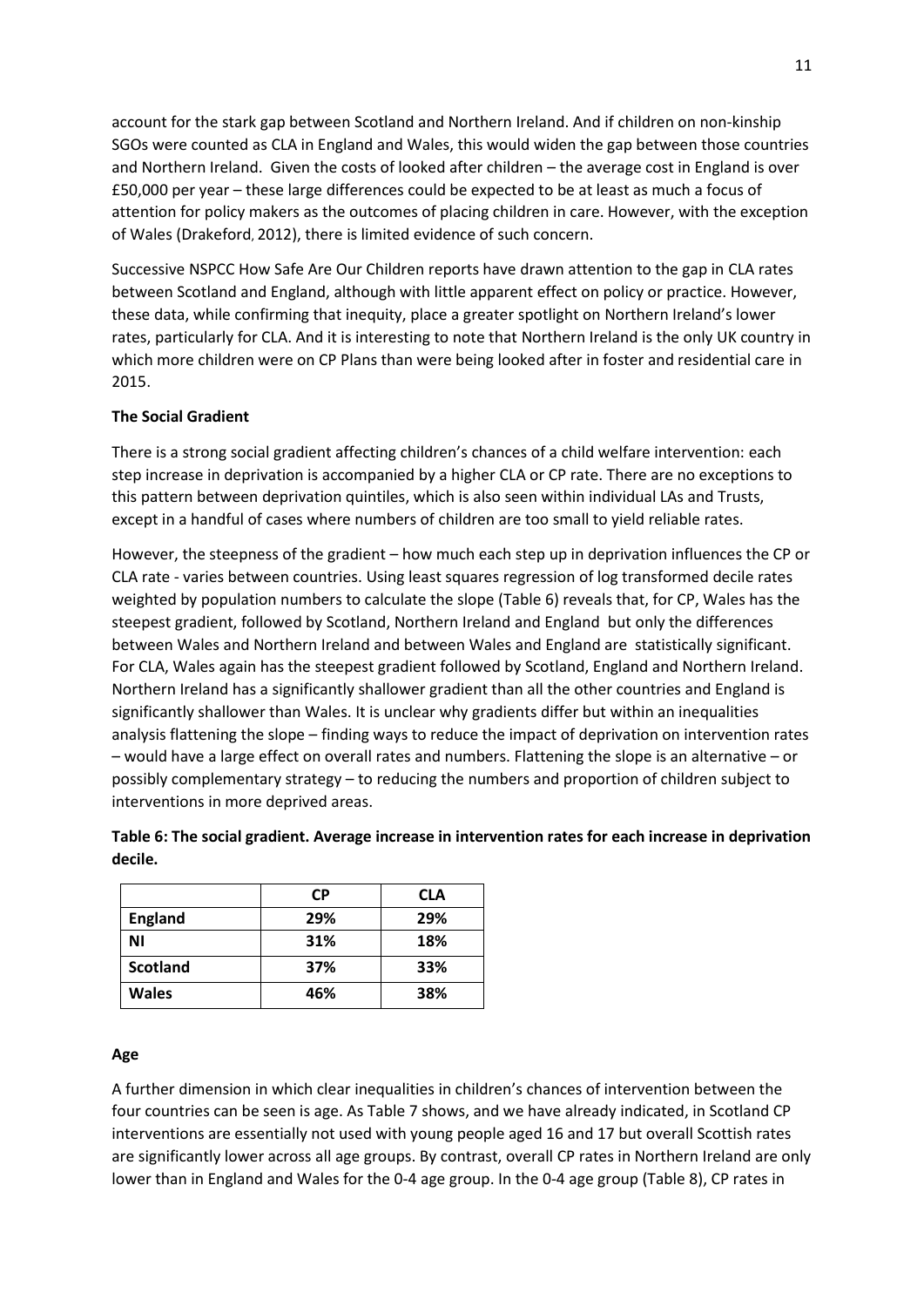Northern Ireland and Scotland are very similar when comparing children living in areas of similar deprivation, but in both countries rates are lower than in England and Wales.

| <b>CP Rates</b>   | <b>England</b> | ΝI | <b>Scotland</b> | <b>Wales</b> |
|-------------------|----------------|----|-----------------|--------------|
| 0 to 4            | 61             | 54 | 42              | 66           |
| 5 to 9            | 48             | 48 | 28              | 46           |
| 10 to 15          | 36             | 37 | 18              | 37           |
| 16 to 17          | 12             | 19 | 1               | 15           |
| <b>CLA Rates</b>  | <b>England</b> | ΝI | <b>Scotland</b> | <b>Wales</b> |
| 0 <sub>to 4</sub> | 29             | 25 | 49              | 35           |
| $5$ to 9          | 34             | 27 | 63              | 43           |
| 10 to 15          | 60             | 39 | 103             | 79           |
| 16 to 17          | 96             | 67 | 86              | 100          |

**Table 7: CP and CLA rates by age group, UK countries, 2015** 

# **Table 8: CP rates, age 0-4, by deprivation quintile, UK countries, 2015.**

Numbers of children in NI living in the least deprived 20% of UK neighbourhoods are too small for rates to be reliable.

|                 | Deprivation quintiles (1 = least deprived) |    |    |    |     |     |
|-----------------|--------------------------------------------|----|----|----|-----|-----|
|                 |                                            |    |    |    |     | All |
| <b>England</b>  | 14                                         | 31 | 47 | 67 | 120 | 61  |
| ΝI              |                                            | 10 | 26 | 44 | 91  | 54  |
| <b>Scotland</b> |                                            | 15 | 29 | 41 | 90  | 42  |
| <b>Wales</b>    |                                            | 18 | 38 | 59 | 134 | 66  |

CLA rates for children not placed with parents, relatives or friends show a consistent age pattern with one exception. Across all age groups, rates are highest in Scotland, then Wales, then England and lowest in Northern Ireland, with the exception of the 16-17 year age group. In this older group, Scottish rates are lower than those in England and Wales.

Once again, these patterns raise further questions. Overall, across the UK, at all age groups approaching one child in 100 was either on a child protection intervention or being looked after at a point in time in 2015 (Table 9). Scotland is the only country in which CLA rates fall in the oldest age group, compared to the 10-15 group, while CP interventions are essentially absent. Service patterns for 16-17 years olds compared to other age groups do appear to be different in Scotland to the other nations, perhaps reflecting the younger Scottish age of maturity: aged 16.The implications for young people who may be vulnerable require further examination. Of course, it is the outcomes of policy differences that are the central concern rather than the policy differences themselves.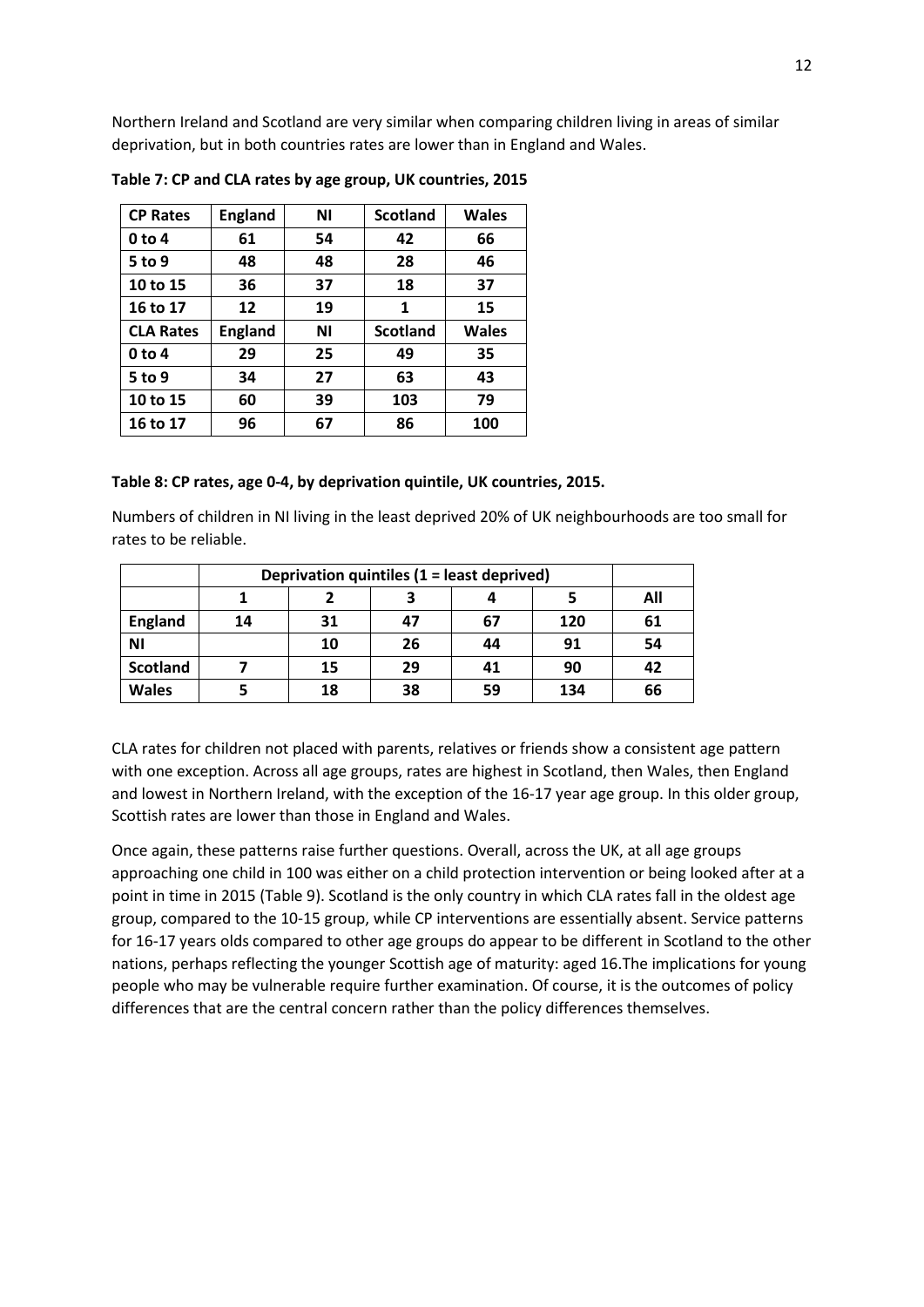|          | <b>England</b> | ΝI | <b>Scotland</b> | Wales |
|----------|----------------|----|-----------------|-------|
| $0$ to 4 | 90             | 78 | 91              | 101   |
| 5 to 9   | 82             | 76 | 91              | 90    |
| 10 to 15 | 96             | 77 | 121             | 117   |
| 16 to 17 | 107            | 86 | 86              | 114   |

# **Table 9: Combined CPP and CLA rates, by age group, UK countries**

# **Ethnicity**

A much larger proportion of children in England (21%) were identified as members of minority ethnic categories than in Scotland (6%) or Wales (7%) according to the 2011 Census, the latest source for which data are available at neighbourhood level. One consequence of this is that intervention rates become less reliable within some deprivation quintiles or deciles, because numbers are very small. Data on ethnicity were not available in Northern Ireland.

As Table 10 shows, patterns of deprivation affecting children vary considerably between the 5 broad ethnic categories commonly used to present ethnicity data across the UK. In all three countries shown, Black children were very much more likely than other children to be living in the most deprived 20% of neighbourhoods: around half or more in all countries. Patterns for Mixed heritage and Asian children were more varied with apparently lower proportions living in quintile 5 in Scotland than in England or Wales. It should be borne in mind that there may be different categorisation practices across the UK.

**Table 10: Percentage of all children living in quintile 5 by ethnic category and country, 2011 census.** 

|                 | White | Mixed | Asian | <b>Black</b> | <b>Other</b> |
|-----------------|-------|-------|-------|--------------|--------------|
| England         | 20    | 33    | 31    | 49           | 35           |
| <b>Scotland</b> | 26    | 20    | 26    | 59           | 33           |
| <b>Wales</b>    | 25    | 32    | 39    | 55           | 36           |

Overall CLA rates for children not placed with parents, relatives or friends in all three countries for which numbers are sufficient show a similar pattern (Table 11). Rates for Mixed, Black and Other children are higher than those for White children but Asian children have the lowest rates by a very large margin. However, this picture looks different when controlled for deprivation. In the most deprived quintile of small neighbourhoods where the majority of Black children live (Table 12) in all 3 countries, rates for Black children are lower than those for White children. This repeats the pattern seen for the English West Midlands in 2012 (Bywaters et al., 2016c). By contrast, in the 80% of neighbourhoods that have lower deprivation (Quintiles 1 to 4; Table 13), Black children's rates are higher than those for White children. The reasons for these apparently large inequities between children in different categories and jurisdictions require further investigation. The numbers of children involved in the data presented, while always above the threshold of 10 used by the DfE in reporting data, are small outside England. The categories used and the consistency with which they are applied is a further concern. Whether low rates for children in minority ethnic categories reflect better childhoods or the differential reach of services is unknown. And whether apparently higher rates for minority category children in low deprivation neighbourhoods (which are also less ethnically diverse) reflects discrimination in service delivery or pressures arising from greater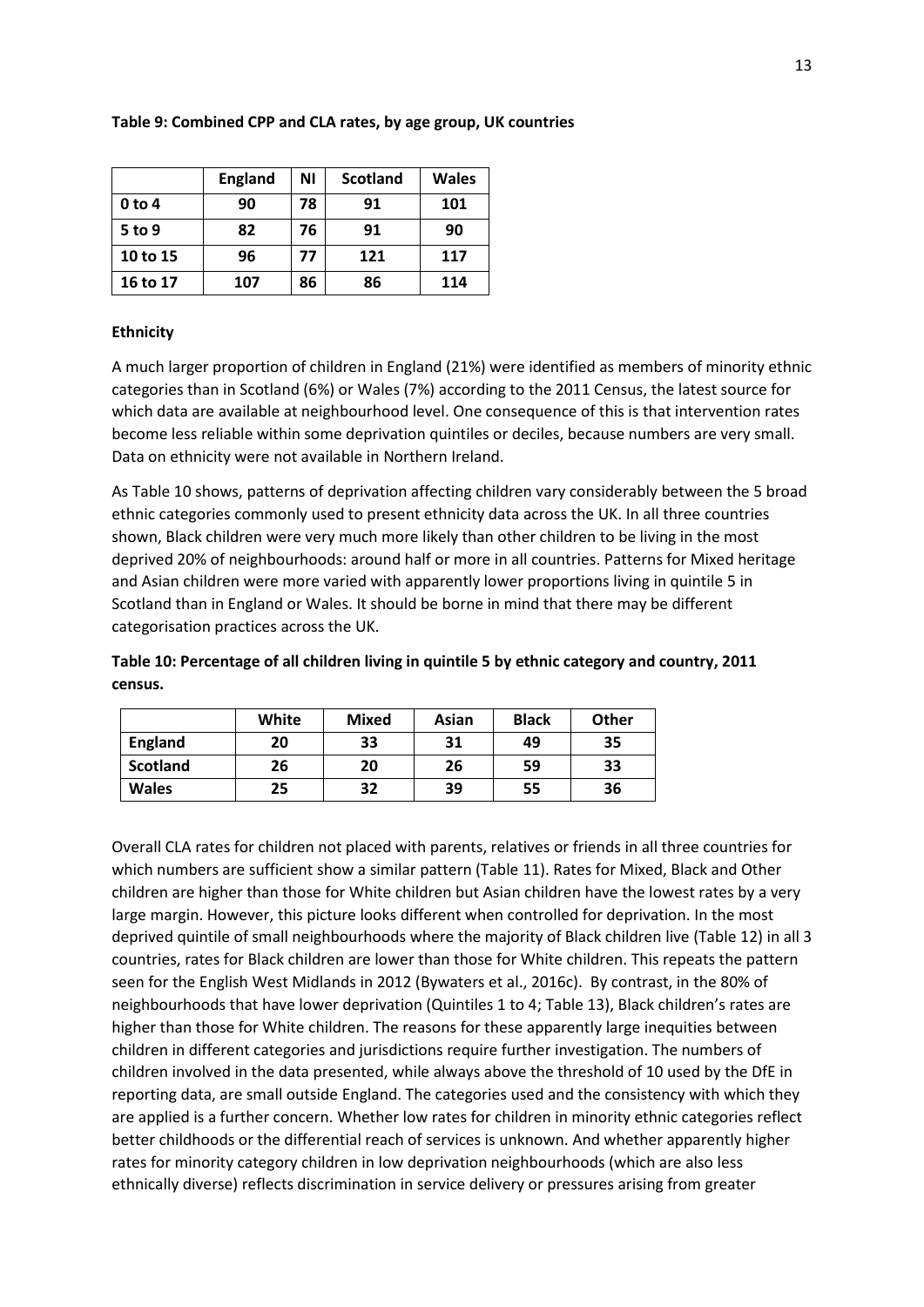isolation is also unknown. What the data do confirm is the complex interaction of supply and demand, of national and local service delivery priorities, policies and patterns and children's unequal experiences in different communities. Further analysis of the ethnicity data will be published separately.

|                 | White | <b>Mixed</b> | Asian | <b>Black</b> | <b>Other</b> |
|-----------------|-------|--------------|-------|--------------|--------------|
| <b>England</b>  | 49    | 73           | 17    | 67           | 61           |
| <b>Scotland</b> | 76    | 183          | 24    | 104          | 203          |
| <b>Wales</b>    | 58    | 89           | 27    | 74           | 59           |

**Table 11: Overall CLA rates by ethnic group and country, 2015** 

|  | Table 12: CLA rates in Quintile 5 (most deprived), by ethnic category and country |  |  |  |  |
|--|-----------------------------------------------------------------------------------|--|--|--|--|
|--|-----------------------------------------------------------------------------------|--|--|--|--|

|                 | White | <b>Mixed</b> | Asian | <b>Black</b> | <b>Other</b> |
|-----------------|-------|--------------|-------|--------------|--------------|
| England         | 127   | 117          | 23    | 71           | 87           |
| <b>Scotland</b> | 179   | 545          | 61    | 144          | 360          |
| <b>Wales</b>    | 131   | 187          | 47    | 65           | 87           |

**Table 13: CLA rates in Quintiles 1-4 (least deprived), by ethnic category and country** 

|                 | White | <b>Mixed</b> | Asian | <b>Black</b> | <b>Other</b> |
|-----------------|-------|--------------|-------|--------------|--------------|
| <b>England</b>  | 30    | 51           | 14    | 63           | 46           |
| <b>Scotland</b> | 41    | 90           | 11    | 47           | 127          |
| <b>Wales</b>    | 34    | 44           | 14    | 84           | 43           |

#### **Limitations of the Study**

A number of cautionary points about the study have been noted already. Two major factors should be particularly borne in mind. The first is the consequence of no data being collected about the circumstances, identities or backgrounds of the children's parents or the households from which the children come. Using neighbourhood deprivation scores as a proxy for family socio-economic circumstances is a widely adopted approach but it is not certain that the families in contact with children's social services are representative of the neighbourhoods in which they live. Furthermore, the construction of the UK wide deprivation index relies heavily on two key indicators: income and employment, rather than a wider range of factors, such as the neighbourhood environment or the health of the population which may be of significance. However, deprivation scores are only used to judge the relative positions of neighbourhoods and LAs and tests of alternative deprivation measures within countries suggests a high level of congruence whatever particular measures are used.

Second, securing comparability of the data between countries is complex. As we have outlined, while the term 'looked after' is employed in all the four countries, very different patterns in its application – for example, in the proportion of CLA who are placed with parents, relatives or friends – are apparent. Our headline measure of CLA, which only compares children in foster or residential care, is weakened by the exclusion of children in England and Wales who are on Special Guardianship Orders, around half of whom are living with adults who were previously their foster carers (but of whom an unknown number may, in fact, be relatives or friends). It is also impossible to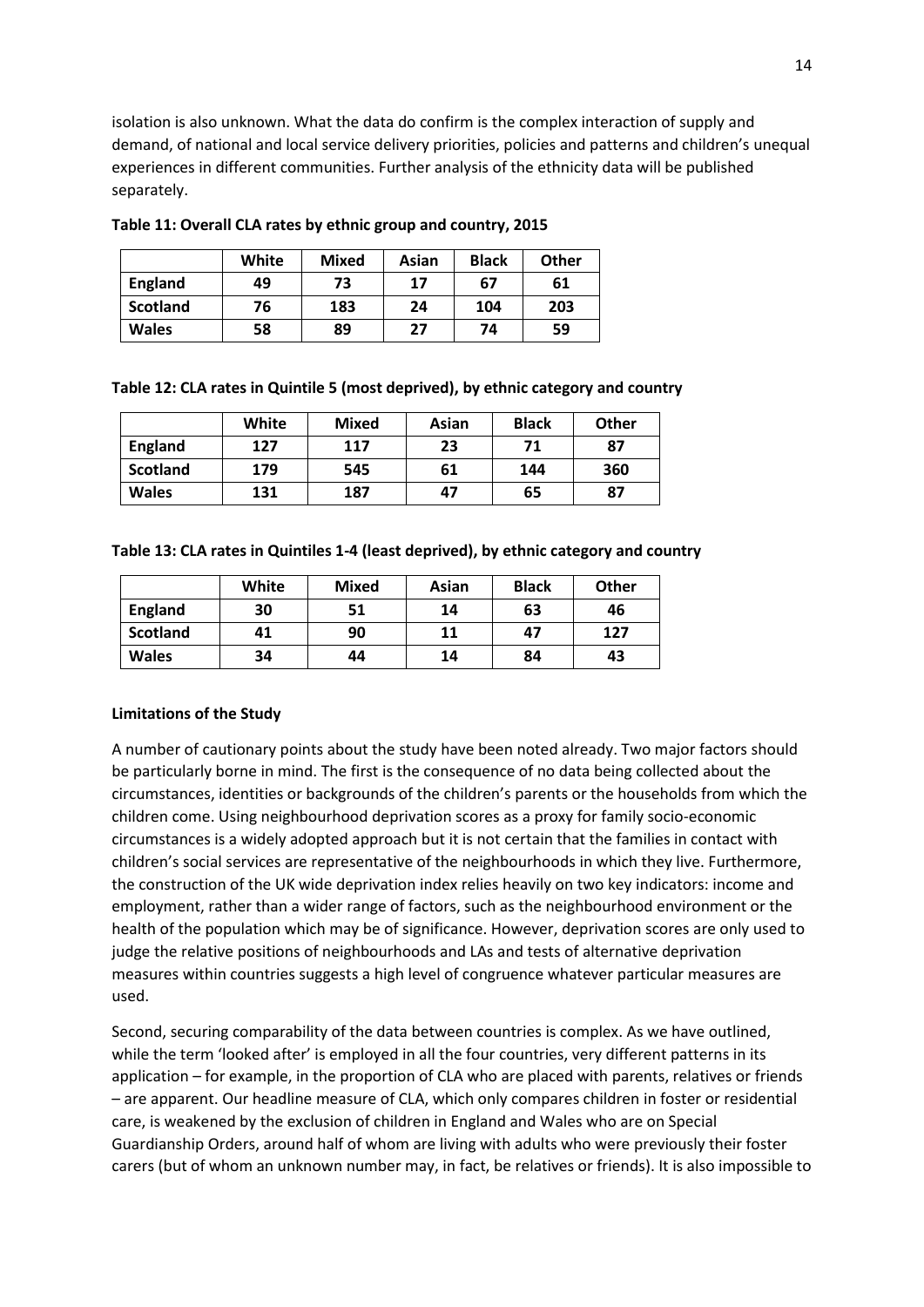judge, because no data exist, exactly how many informal arrangements are being made for relatives and friends to be involved in the care of children where the state is involved in the negotiation but there is no monetary or legal transaction.

It is also unfortunate, to say the least, that data on childhood disability (and health) are so unreliable that they have been excluded from this analysis.

### **Conclusions**

Despite these important limitations, we would argue that it is reasonable to reach a number of key conclusions. There are large structural inequalities in children's chances of being on a child protection plan or register or being in out-of-home care which relate to where the child's family lives. *Within* all the four countries there is a strong social gradient. Children's chances of state intervention are patterned by their family or household circumstances measured by neighbourhood deprivation. This has a major impact on service demand. This is true at different ages and for both boys and girls. These inequalities are very large: children in the most deprived 10% of neighbourhoods in the UK are over ten times more likely to be subject to an intervention than children in the least deprived 10%. The steepness of the social gradient varies between countries but is ever present. Demand factors affecting childhoods are fundamental to child protection rates. It is clear that children's services interventions reflect social inequalities. It is unclear whether those interventions reduce or exacerbate inequalities affecting children and their parents.

However, inequalities in overall intervention rates *between* countries do not reflect the relative levels of deprivation affecting children. Broadly speaking, Northern Ireland, which has the highest levels of deprivation, has the lowest intervention rates. Scotland, with apparently similar deprivation patterns to England, appears to have higher rates of CLA but lower rates of CP. The relative use of child protection plans or registers compared to foster and residential care is very different in the different countries. In Scotland something like 3 times as many children are in out-of-home care as on the child protection register. In England and Wales CLA rates are roughly 20% and 30% higher than CP rates, respectively, but in Northern Ireland CP rates are higher than CLA rates. So supply factors are also important. The balance of emphasis within policy and service provision between family and community support, child protection investigation and substantiation, out-of-home care, kinship care, guardianship and adoption vary substantially between the four countries. Data on expenditure are not transparent and cannot currently be reliably compared but are likely to be important (Webb & Bywaters, 2018).

Third, inequalities between children in different ethnic categories are also profound. Comparing rates between ethnic categories makes little sense unless deprivation is taken into account because of the very substantial social inequalities that exist between ethnic groups in the UK. Black children, including Black Caribbean children whose families have been here for generations in most cases, are significantly disadvantaged economically – if the measure of neighbourhood deprivation is an accurate proxy. This appears to be reflected in CLA rates that, overall, are higher than rates for White children. However, for children of Pakistani and Bangladeshi origin, whose families are even more deprived on average (Corlett, 2017), intervention rates are relatively low so the relationships at work are clearly complex. But for rates to differ by a factor of five, as they do between Asian and White children in the most deprived 20% of neighbourhoods, is extraordinary. At very least, this requires proper understanding as to whether children are being better cared for or whether services are failing to reach children in need. If some communities do have a lower incidence of abuse and neglect, is there a model here for a different approach to supporting and protecting children?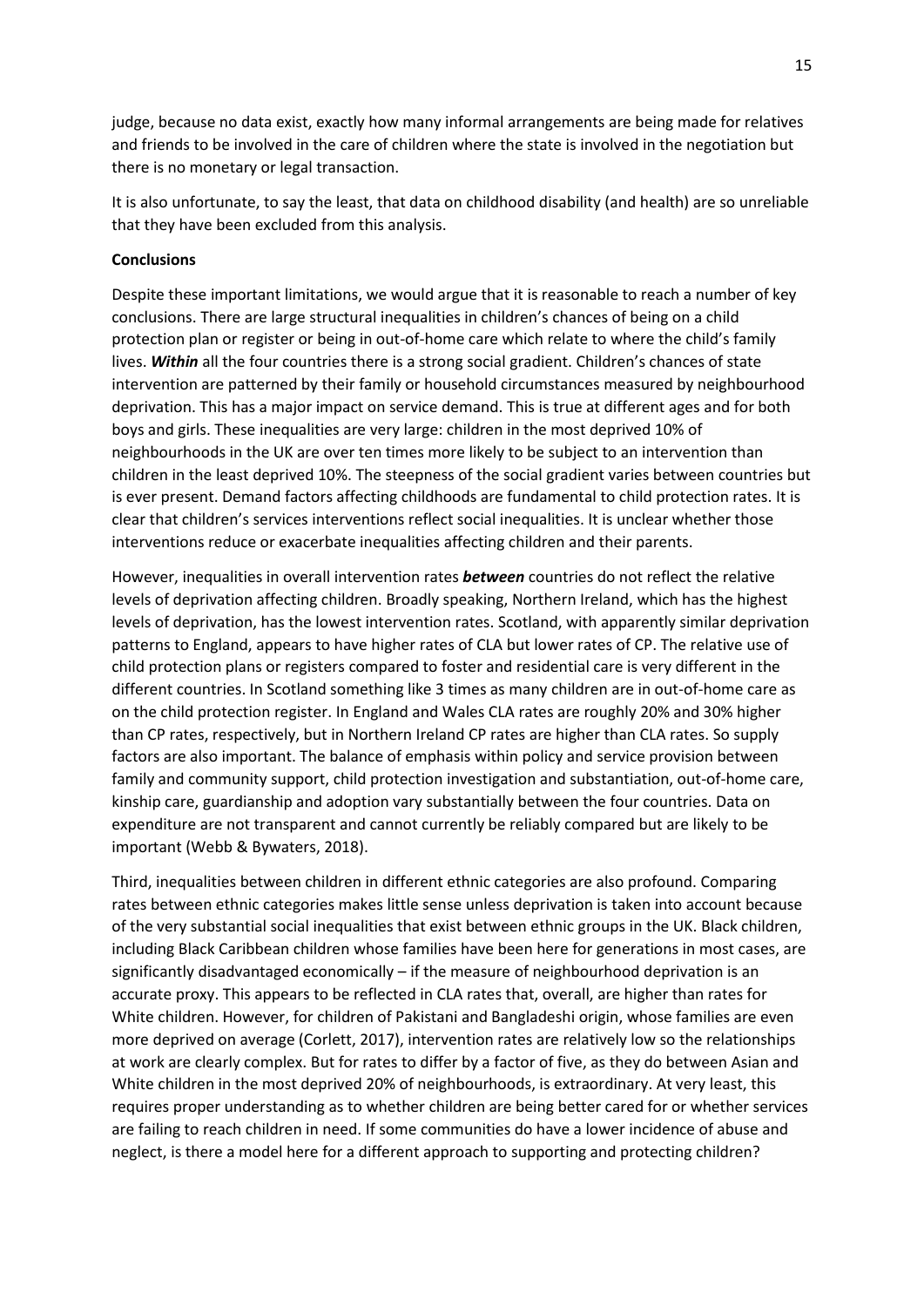Fourth, while there are clearly structural inequalities of demand and supply between and within countries, there are also substantial variations in policy or practice between local authorities operating in the same jurisdiction. We have reported elsewhere that these may be partly related to levels of expenditure relative to demand (Bywaters et al., 2015; Webb & Bywaters, 2018) and so themselves reflective of patterns of deprivation. But other factors in the priorities, approaches, and cultures of local services must also be at work, as others have reported previously (Oliver, Owen, Statham & Moss, 2001; Dickens, Howell, Thoburn & Schofield, 2005).

These inequities in children's services intervention rates have profound implications for children and their parents. We estimate that if CLA rates in England, controlling for deprivation, were the same as in Northern Ireland, around 40% fewer English children would be living apart from their parents in foster or residential care with cost savings approaching 20% of the total children's services budget. Of course, currently, a further weakness in family policy internationally is that there is no clear measure of the 'right' proportion of children who should be in out-of-home care. Recently studies in the UK have provided some evidence that being placed in out-of-home care can lead to better outcomes for children, compared to children in need who remain at home or looked-after children who return home (Forrester & Harwin, 2008; Ward, Brown & Westlake, 2012; Sebba et al., 2015). However, none of these studies have controlled for the comparatively advantaged socio-economic circumstances of foster families, including the financial support provided by the state which is not available to birth families.

This comparison of the four UK countries raises profound ethical challenges to everyone with a role in policy, practice, education or research relating to child protection and family support. Whether the rates of intervention in some places, or with some groups, are 'too low' or 'too high', the degree of disparity in the lives of children and their families that are represented in these data cannot reflect social justice. The injustice in children's chances of a safe, supportive and stimulating childhood living consistently with one or more of their birth parents reflects a combination of the inequitable conditions in which children are being brought up and inequitable service responses to children. The injustice is compounded by the evidence of ethnic inequities. The challenge faced by politicians, policy makers and practitioners is made more difficult by the paucity of systematic information about the parents and the home circumstances of children in contact with services or about the role of poor health and disability. The absence of agreed measures of appropriate intervention rates is a further indictment of the current state of play. And this takes place in the context of insufficient knowledge about the short and long term costs of alternative approaches to child protection and family support or about their outcomes.

Finally, this evidence about child protection is indicative of the most acute impacts of social inequalities on children and on their parents. While those directly involved with children's services have an obligation to face these facts and question the patterns and trends of current policy and practice, children's services alone cannot be expected to resolve the underlying structural fault lines in UK society visible in so many areas of social, economic and environmental policy.

#### **Research Ethics**

Ethical approval for the study was obtained from the Coventry University Faculty Research Ethics Committee and support secured from the Association of Directors of Children's Services in England and parallel bodies in Northern Ireland, Scotland and Wales.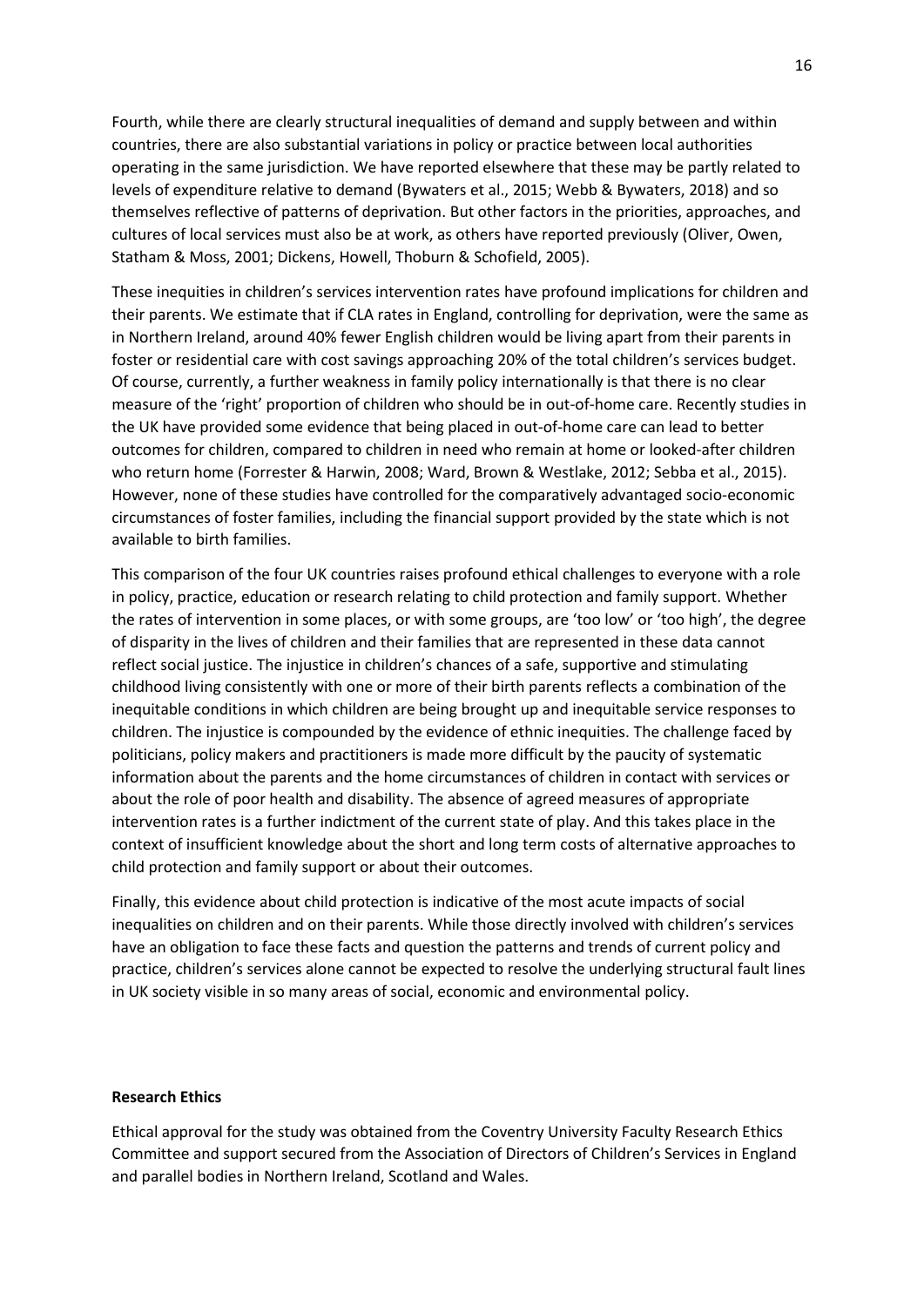# **Funding**

The authors wish to acknowledge the support of the Nuffield Foundation which funded the work reported here (grant reference: KID 41935). The Nuffield Foundation is an endowed charitable trust that aims to improve social well-being in the widest sense. It funds research and innovation in education and social policy and also works to build capacity in education, science and social science research. The views expressed are those of the authors and not necessarily those of the Foundation. More information is available at [www.nuffieldfoundation.org](http://www.nuffieldfoundation.org/) 

# **References**

- Acheson, D. (1998). *Independent inquiry into inequalities in health: Report*. London: The Stationery Office. Retrieved from [https://assets.publishing.service.gov.uk/government/uploads/system/uploads/attachment\\_](https://assets.publishing.service.gov.uk/government/uploads/system/uploads/attachment_data/file/265503/ih.pdf) [data/file/265503/ih.pdf](https://assets.publishing.service.gov.uk/government/uploads/system/uploads/attachment_data/file/265503/ih.pdf)
- Alastalo, M., & Pösö, T. (2014). Number of children placed outside the home as an indicator social and moral implications of commensuration. *Social Policy & Administration*, *48*(7), 721–738. <http://doi.org/10.1111/spol.12073>
- Anghel, R., Herczog, M., & Dima, G. (2013). The challenge of reforming child protection in Eastern Europe: the cases of Hungary and Romania. *Psychosocial Intervention*, *22*(3), 239–249. <http://doi.org/10.5093/in2013a27>
- Bentley, H., O'Hagan, O., Raff, A., & Bhatti, I. (2016). *How safe are our children? The most comprehensive overview of child protection in the UK.* London: NSPCC. Retrieved from [https://www.nspcc.org.uk/globalassets/documents/research-reports/how-safe-children-](https://www.nspcc.org.uk/globalassets/documents/research-reports/how-safe-children-2016-report.pdf)[2016-report.pdf](https://www.nspcc.org.uk/globalassets/documents/research-reports/how-safe-children-2016-report.pdf)
- Bunting, L., McCartan, C., McGhee, J., Bywaters, P., Daniel, B., Featherstone, B., & Slater, T. (2017). Trends in child protection across the UK: A comparative analysis. *The British Journal of Social Work*, bcx102[. https://doi.org/10.1093/bjsw/bcx102](https://doi.org/10.1093/bjsw/bcx102)
- Bywaters, P., Brady, G., Sparks, T., Bos, E., Bunting, L., Daniel, B. … Scourfield, J. (2015). Exploring inequities in child welfare and child protection services: Explaining the 'inverse intervention law'. *Children and Youth Services Review*, *57*, October, 98-105. <https://doi.org/10.1016/j.childyouth.2015.07.017>
- Bywaters, P., Bunting, L., Davidson, G., Hanratty, J., Mason, W., McCartan, C. & Steils, N. (2016a). *The relationship between poverty, child abuse and neglect: An evidence review.* York: Joseph Rowntree Foundation. Retrieved from [https://www.jrf.org.uk/report/relationship-between](https://www.jrf.org.uk/report/relationship-between-poverty-child-abuse-and-neglect-evidence-review)[poverty-child-abuse-and-neglect-evidence-review](https://www.jrf.org.uk/report/relationship-between-poverty-child-abuse-and-neglect-evidence-review)
- Bywaters, P., Brady, G., Sparks, T., & Bos, E. (2016b). Child welfare inequalities: new evidence, further questions. *Child and Family Social Work*, *21*, 369-80. <https://doi.org/10.1111/cfs.12154>
- Bywaters, P., Kwhali, J., Brady, G., Sparks, T. & Bos, E. (2016c). Out of sight, out of mind: Ethnic inequalities in child protection and out-of-home care intervention rates. *The British Journal of Social Work*, *47*(7), 1884-1902.<https://doi.org/10.1093/bjsw/bcw165>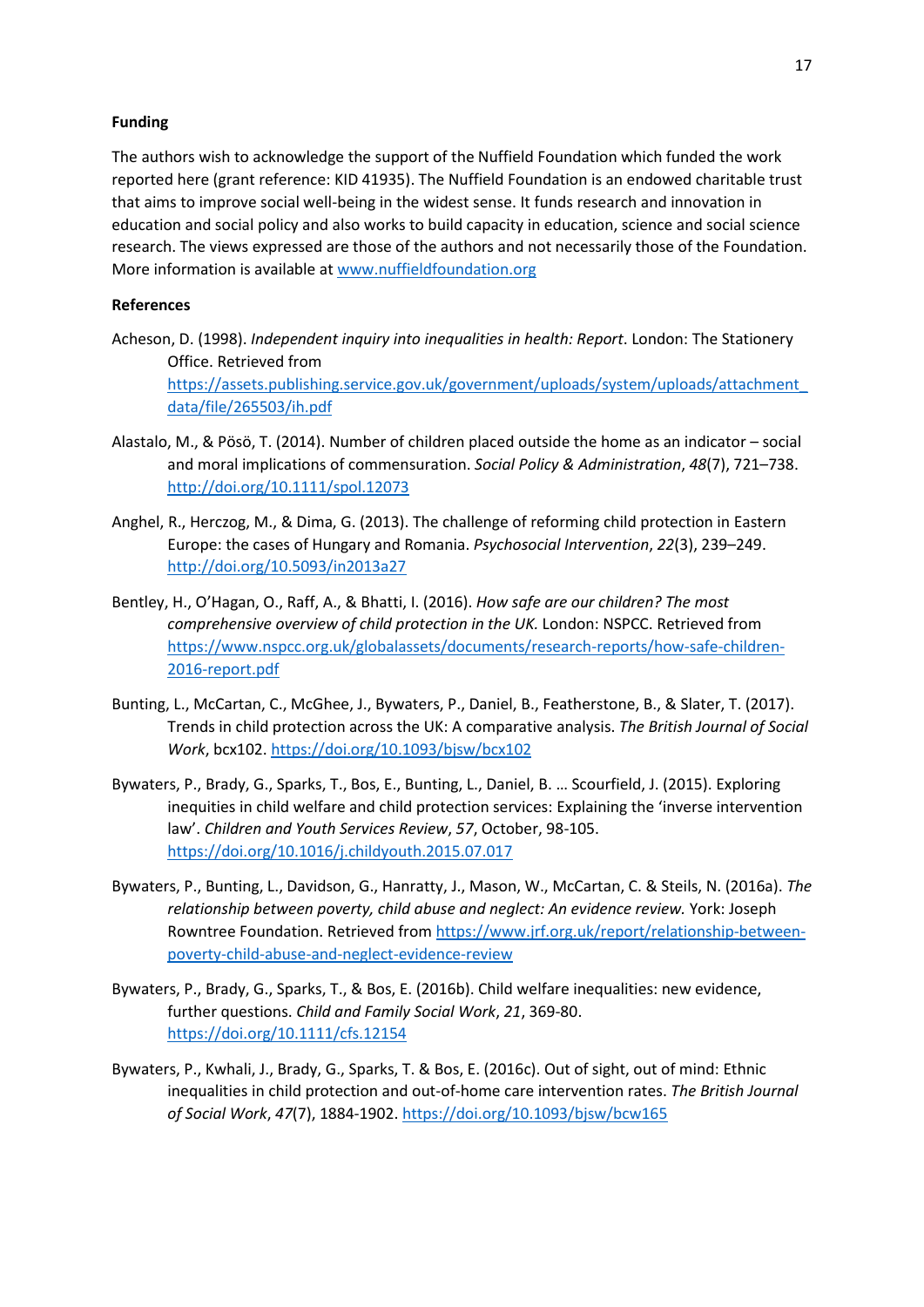- Bywaters, P., Brady, G., Bunting, L., Daniel, B., Featherstone, B., Jones, C. … Webb, C. (2017a). Inequalities in English child protection practice under austerity: a universal challenge? *Child and Family Social Work, 23*(1).<https://doi.org.10.1111/cfs.12383>
- Bywaters, P., Brady, G., Jones, C., Sparks, T., McCartan, C., Bunting, L. … Scourfield, J. (2017) Identifying and Understanding Inequalities in Child Welfare Intervention Rates: Quantitative Methodology Technical Paper. Coventry, Coventry University, Retrieved from [https://www.coventry.ac.uk/Global/08%20New%20Research%20Section/Child%20Welfare](https://www.coventry.ac.uk/Global/08%20New%20Research%20Section/Child%20Welfare%20Inequalities%20Project%20-%20Technical%20Paper.docx) [%20Inequalities%20Project%20-%20Technical%20Paper.docx](https://www.coventry.ac.uk/Global/08%20New%20Research%20Section/Child%20Welfare%20Inequalities%20Project%20-%20Technical%20Paper.docx)
- Corlett, A. (2017). *Diverse outcomes. Living standards by ethnicity.* London: Resolution Foundation. Retrieved from [http://www.resolutionfoundation.org/app/uploads/2017/08/Diverse](http://www.resolutionfoundation.org/app/uploads/2017/08/Diverse-outcomes.pdf)[outcomes.pdf](http://www.resolutionfoundation.org/app/uploads/2017/08/Diverse-outcomes.pdf)
- Del Valle, J. F., Canali, C., Bravo, A., & Vecchiato, T. (2013). Child protection in Italy and Spain: Influence of the family supported society. *Psychosocial Intervention*, *22*(3), 227–237. <https://doi.org/10.5093/in2013a26>
- Dickens, J., Howell, D., Thoburn, J., & Schofield, G. (2005). Children starting to be looked after by local authorities in England: An analysis of inter-authority variation and case-centred decision making. *The British Journal of Social Work, 37*(4), 597–617. <http://doi.org/10.1093/bjsw/bch276>
- Drakeford, M. (2012). Number of children in care increasing at a greater rate in Wales than England [online article]. Retrieved from [http://www.clickonwales.org/2012/11/far-more-welsh-than](http://www.clickonwales.org/2012/11/far-more-welsh-than-english-children-in-care/)[english-children-in-care/](http://www.clickonwales.org/2012/11/far-more-welsh-than-english-children-in-care/)
- Fallon, B., Trocmé, N., Fluke, J., MacLaurin, B., Tonmyr, L., & Yuan, Y-Y. (2010). Methodological challenges in measuring child maltreatment. *Child Abuse and Neglect, 34*(1), 70–79. <http://doi.org/10.1016/j.chiabu.2009.08.008>
- Featherstone, B., Morris, K., Daniel, B., Bywaters, P., Brady, G. … Mirza, N. (2017). Poverty, inequality, child abuse and neglect: Changing the conversation in child protection? *Children and Youth Services Review.* <https://doi.org/10.1016/j.childyouth.2017.06.009>
- Fluke, J. D., & Wulczyn, F. (2010). *A concept note on child protection systems monitoring and evaluation*. New York: UNICEF. Retrieved from [https://www.unicef.org/protection/Concept\\_Note\\_on\\_Child\\_Protection\\_revised\\_160710\\_fi](https://www.unicef.org/protection/Concept_Note_on_Child_Protection_revised_160710_final2.pdf) [nal2.pdf](https://www.unicef.org/protection/Concept_Note_on_Child_Protection_revised_160710_final2.pdf)
- Forrester, D., Goodman, K., Cocker, C., Binnie, C., & Jensch, G. (2009). What is the impact of public care on children's welfare? A review of research findings from England and Wales and their policy implications. *Journal of Social Policy, 38*(3), 439–456. <http://doi.org/10.1017/S0047279409003110>
- Forrester, D., & Harwin, J. (2008). Parental substance misuse and child welfare: Outcomes for children two years after referral. *The British Journal of Social Work, 38*(8), 1518–1535. <http://doi.org/10.1093/bjsw/bcm051>
- Gilbert, N. (2011). A comparative study of child welfare systems: abstract orientations and concrete results. *Children and Youth Services Review, 34*(3), 532–536. <http://doi.org/10.1016/j.childyouth.2011.10.014>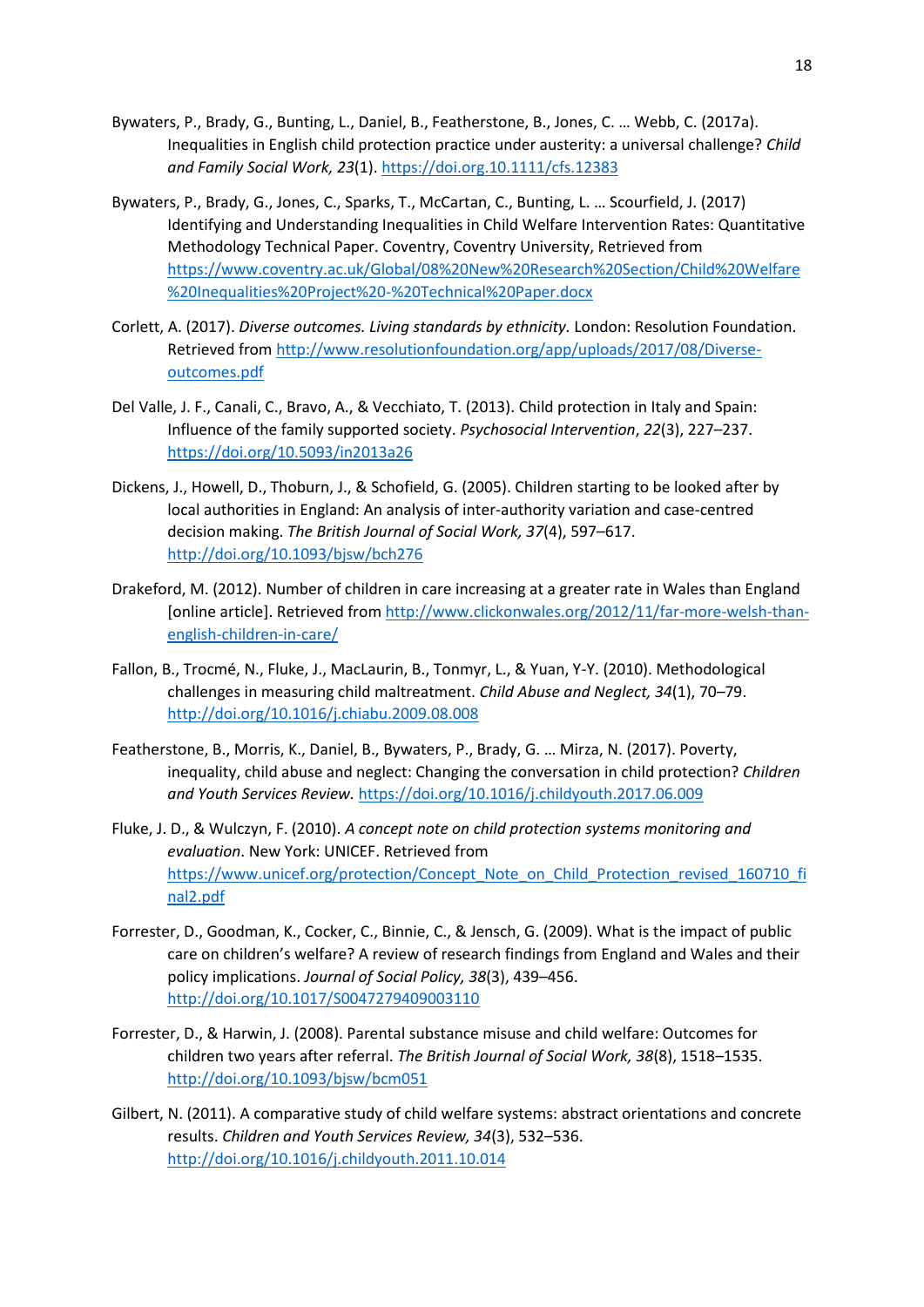- Gilbert, R., Widom, C. S., Browne, K., Fergusson, D., Webb, E., & Janson, S. (2009). Burden and consequences of child maltreatment in high-income countries. *The Lancet, 373*(9657), 68– 81[. http://doi.org/10.1016/S0140-6736\(08\)61706-7](http://doi.org/10.1016/S0140-6736(08)61706-7)
- Gilbert, R., Fluke, J., O'Donnell, M., Gonzalez-Izquierdo, A., Brownell, M., Gulliver, P. & Sidebotham, P. (2012). Child maltreatment: Variation in trends and policies in six developed countries. *The Lancet, 379*(9817), 758–72. [http://doi.org/10.1016/S0140-6736\(11\)61087-8](http://doi.org/10.1016/S0140-6736(11)61087-8)
- Kojan, B. H., & Lonne, B. (2012). A comparison of systems and outcomes for safeguarding children in Australia and Norway. *Child & Family Social Work, 17*(1), 96–107. <http://doi.org/10.1111/j.1365-2206.2011.00776.x>
- Marmot, M. G., Allen, J., Goldblatt, P., Boyce, T., McNeish, D., Grady, M., & Geddes, I. (2010). *Fair society, healthy lives: Strategic review of health inequalities in England post-2010.* London: The Marmot Review. Retrieved from [https://www.parliament.uk/documents/fair-society](https://www.parliament.uk/documents/fair-society-healthy-lives-full-report.pdf)[healthy-lives-full-report.pdf](https://www.parliament.uk/documents/fair-society-healthy-lives-full-report.pdf)
- McGhee, J., Bunting, L., McCartan, C., Elliott, M., Bywaters, P. & Featherstone, B. (2017). Looking after children in the UK – convergence or divergence? *The British Journal of Social Work*, bcx103.<https://doi.org/10.1093/bjsw/bcx103>
- Munro, E. R., Brown, R., & Manful, E. (2011). *Safeguarding children statistics: The availability and comparability of data in the UK.* (Department for Education Research Brief DFE-RB153). London: Department for Education. Retrieved from [https://assets.publishing.service.gov.uk/government/uploads/system/uploads/attachment\\_](https://assets.publishing.service.gov.uk/government/uploads/system/uploads/attachment_data/file/181224/DFE-RB153.pdf) [data/file/181224/DFE-RB153.pdf](https://assets.publishing.service.gov.uk/government/uploads/system/uploads/attachment_data/file/181224/DFE-RB153.pdf)
- Oliver, C., Owen, C., Statham, J., & Moss, P. (2001). *Figures and facts: Local authority variance on indicators concerning child protection and children looked after.* London: Thomas Coram Research Unit, Institute of Education, University of London. Retrieved from <http://discovery.ucl.ac.uk/1482310/1/Oliver2001figuresandfacts.pdf>
- Payne, R. & Abel, G. (2012). UK indices of multiple deprivation a way to make comparisons across constituent countries easier. *Health Statistics Quarterly 53*, 22–37.
- Sebba, J., Berridge, D., Luke, N., Fletcher, J., Bell, K., Strand, S. … O'Higgins, A. (2015). *The educational progress of looked after children in England: Linking care and educational data.* Oxford: The Rees Centre. Retrieved from [https://ora.ox.ac.uk/objects/uuid:49b64928-4808-](https://ora.ox.ac.uk/objects/uuid:49b64928-4808-4898-911c-30e8981b2ffb/download_file?file_format=pdf&safe_filename=EducationalProgressLookedAfterChildrenOverviewReport_Nov2015.pdf&type_of_work=Report) [4898-911c-](https://ora.ox.ac.uk/objects/uuid:49b64928-4808-4898-911c-30e8981b2ffb/download_file?file_format=pdf&safe_filename=EducationalProgressLookedAfterChildrenOverviewReport_Nov2015.pdf&type_of_work=Report)[30e8981b2ffb/download\\_file?file\\_format=pdf&safe\\_filename=EducationalProgressLookedA](https://ora.ox.ac.uk/objects/uuid:49b64928-4808-4898-911c-30e8981b2ffb/download_file?file_format=pdf&safe_filename=EducationalProgressLookedAfterChildrenOverviewReport_Nov2015.pdf&type_of_work=Report) [fterChildrenOverviewReport\\_Nov2015.pdf&type\\_of\\_work=Report](https://ora.ox.ac.uk/objects/uuid:49b64928-4808-4898-911c-30e8981b2ffb/download_file?file_format=pdf&safe_filename=EducationalProgressLookedAfterChildrenOverviewReport_Nov2015.pdf&type_of_work=Report)
- Sethi, D., Bellis, M., Hughes, K., Gilbert, R., Mitis, F. & Galea, G. (2013). *European report on preventing child maltreatment European report on preventing child maltreatment.* Geneva: World Health Organization. Retrieved from http://www.euro.who.int/ data/assets/pdf file/0019/217018/European-Report-on-[Preventing-Child-Maltreatment.pdf?ua=1](http://www.euro.who.int/__data/assets/pdf_file/0019/217018/European-Report-on-Preventing-Child-Maltreatment.pdf?ua=1)
- Thoburn, J. (2007). *Globalisation and child welfare: Some lessons from a cross-national study of children in out-of-home care.* Norwich: University of East Anglia. Retrieved from [http://www.google.co.uk/url?sa=t&rct=j&q=&esrc=s&source=web&cd=1&ved=0ahUKEwjRo](http://www.google.co.uk/url?sa=t&rct=j&q=&esrc=s&source=web&cd=1&ved=0ahUKEwjRoc2Vv_bbAhUFdcAKHeKvANYQFggpMAA&url=http%3A%2F%2Fwww.crin.org%2Fen%2Fdocs%2FMonograph3.doc&usg=AOvVaw3OAfHSSVwXAsIGhOkfR_t7)